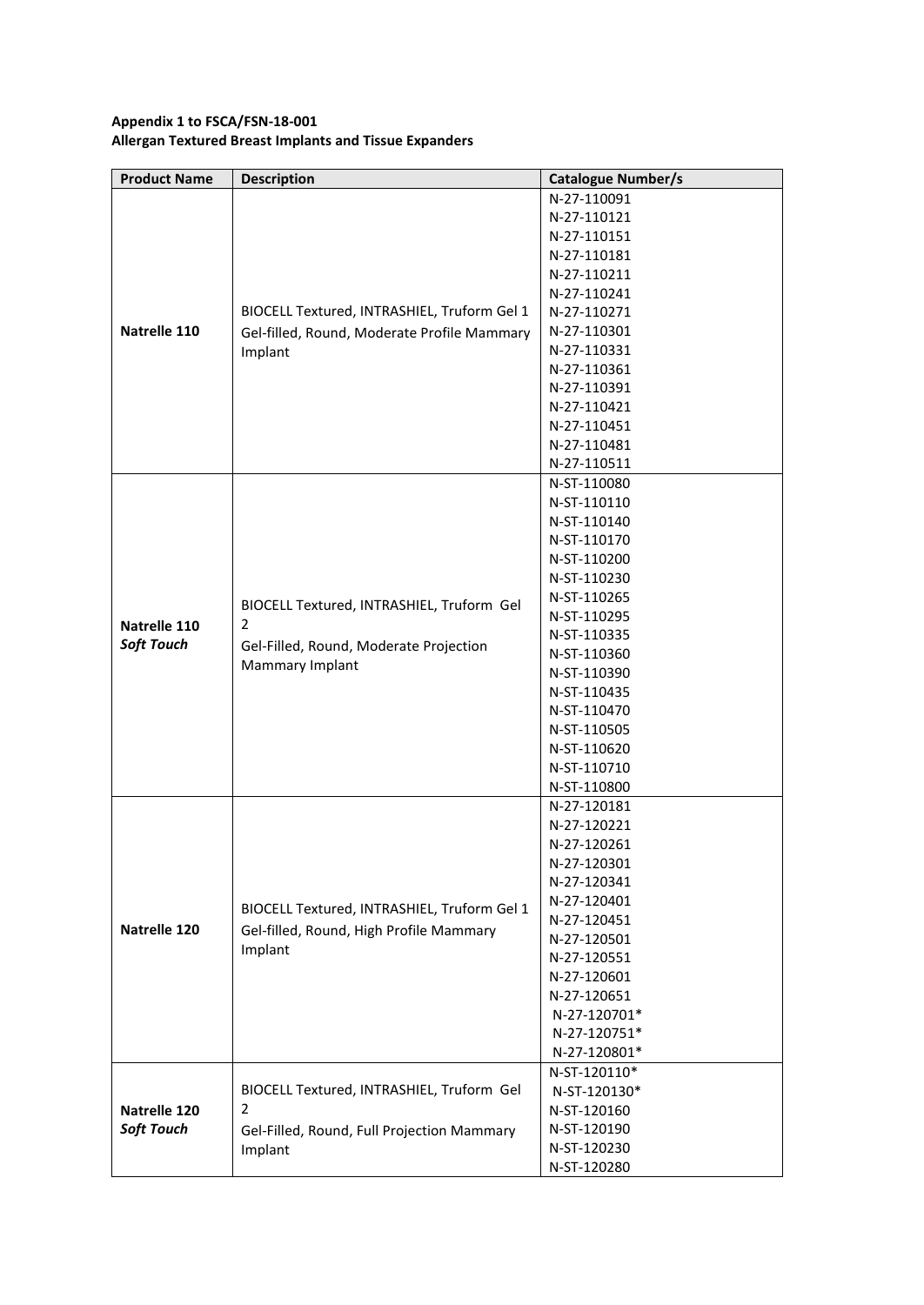|                                                   |                                                                              | N-ST-120310                      |
|---------------------------------------------------|------------------------------------------------------------------------------|----------------------------------|
|                                                   |                                                                              | N-ST-120365                      |
|                                                   |                                                                              |                                  |
|                                                   |                                                                              | N-ST-120410                      |
|                                                   |                                                                              | N-ST-120460                      |
|                                                   |                                                                              | N-ST-120525                      |
|                                                   |                                                                              | N-27-FM095-155                   |
|                                                   |                                                                              | N-27-FM100-180                   |
|                                                   |                                                                              | N-27-FM105-205                   |
|                                                   |                                                                              | N-27-FM110-235                   |
|                                                   |                                                                              | N-27-FM115-270                   |
|                                                   |                                                                              | N-27-FM120-310                   |
|                                                   |                                                                              | N-27-FM125-350                   |
|                                                   |                                                                              | N-27-FM130-395                   |
|                                                   |                                                                              | N-27-FM135-440                   |
|                                                   |                                                                              | N-27-FM140-500                   |
|                                                   |                                                                              | N-27-FM145-550                   |
|                                                   |                                                                              | N-27-FM150-605                   |
|                                                   |                                                                              | N-27-FM155-670                   |
|                                                   |                                                                              | N-27-MM095-135                   |
|                                                   |                                                                              | N-27-MM100-160                   |
|                                                   |                                                                              | N-27-MM105-185                   |
|                                                   |                                                                              |                                  |
|                                                   |                                                                              | N-27-MM110-215                   |
|                                                   |                                                                              | N-27-MM115-245                   |
|                                                   |                                                                              | N-27-MM120-280                   |
|                                                   |                                                                              | N-27-MM125-320                   |
|                                                   |                                                                              | N-27-MM130-360                   |
|                                                   |                                                                              | N-27-MM135-400                   |
|                                                   |                                                                              | N-27-MM140-450                   |
| Natrelle 410                                      |                                                                              | N-27-MM145-500*                  |
|                                                   | BIODIMENSIONAL, INTRASHIEL, BIOCELL                                          | N-27-MM150-555*                  |
| FL, FM, FF, FX,<br>ML, MM, MF,<br>MX, LL, LM, LF, | Textured,<br>Truform Gel 3 Gel-filled, Anatomical<br><b>Mammary Implants</b> | N-27-ML095-110*                  |
|                                                   |                                                                              | N-27-ML100-125                   |
|                                                   |                                                                              | N-27-ML105-150*                  |
| <b>LX</b>                                         |                                                                              | N-27-ML110-170                   |
|                                                   |                                                                              | N-27-ML115-195                   |
|                                                   |                                                                              | N-27-ML120-220                   |
|                                                   |                                                                              | N-27-ML125-250*                  |
|                                                   |                                                                              | N-27-ML130-285                   |
|                                                   |                                                                              | N-27-ML135-320*                  |
|                                                   |                                                                              | N-27-ML140-360*                  |
|                                                   |                                                                              | N-27-ML145-390*                  |
|                                                   |                                                                              | N-27-ML150-440*                  |
|                                                   |                                                                              |                                  |
|                                                   |                                                                              | N-27-FL095-120*                  |
|                                                   |                                                                              | N-27-FL100-140                   |
|                                                   |                                                                              | N-27-FL105-170*                  |
|                                                   |                                                                              | N-27-FL110-190                   |
|                                                   |                                                                              | N-27-FL115-220                   |
|                                                   |                                                                              | N-27-FL120-250                   |
|                                                   |                                                                              | N-27-FL125-285*                  |
|                                                   |                                                                              | N-27-FL130-320                   |
|                                                   |                                                                              | N-27-FL135-360*                  |
|                                                   |                                                                              | N-27-FL140-400*                  |
|                                                   |                                                                              | N-27-FL145-440*                  |
|                                                   |                                                                              |                                  |
|                                                   |                                                                              | N-27-FL150-495*                  |
|                                                   |                                                                              | N-27-FF095-160                   |
|                                                   |                                                                              |                                  |
|                                                   |                                                                              | N-27-FF100-185<br>N-27-FF105-220 |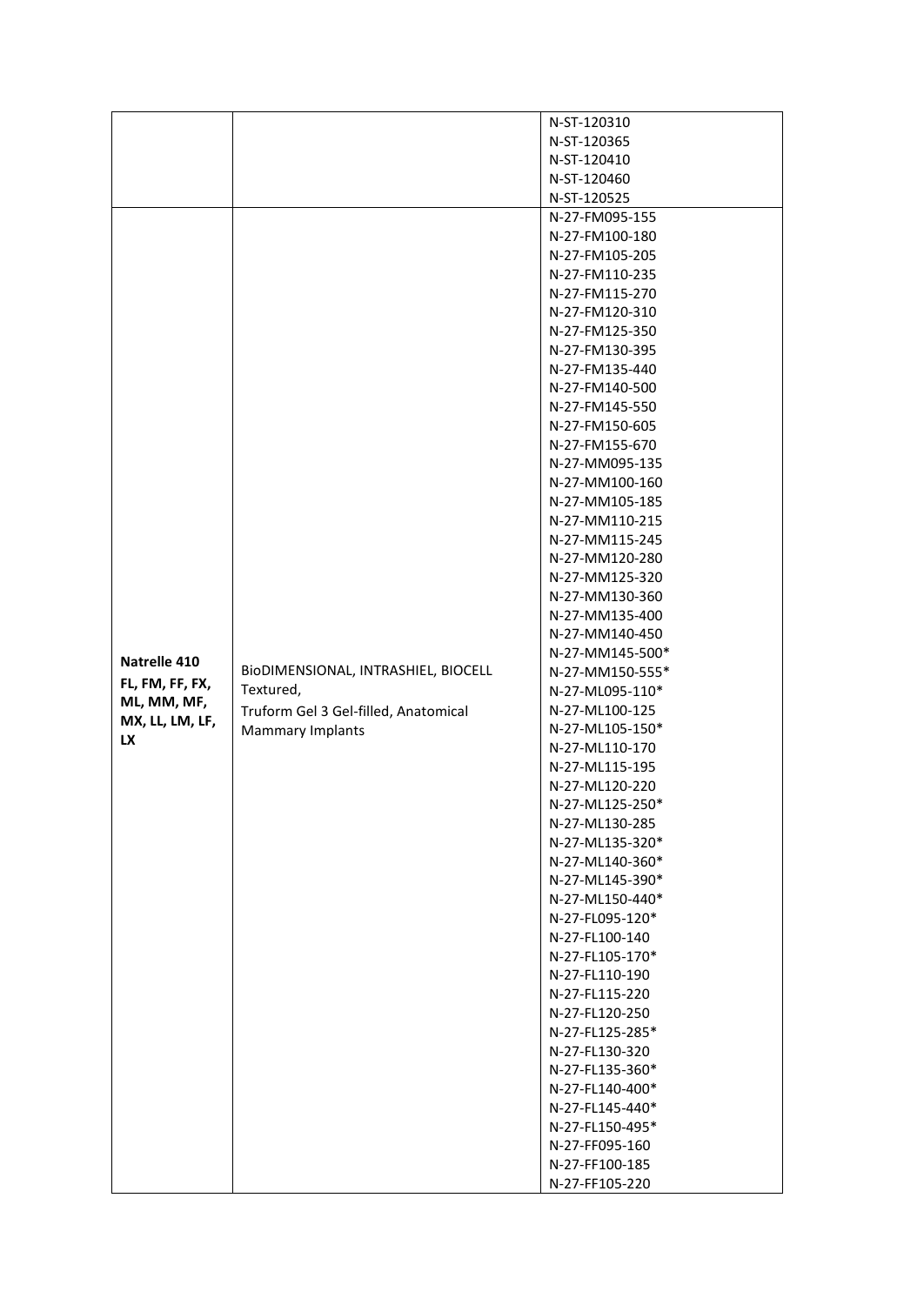| N-27-FF110-255  |
|-----------------|
| N-27-FF115-290  |
| N-27-FF120-335  |
| N-27-FF125-375  |
| N-27-FF130-425  |
| N-27-FF135-475  |
| N-27-FF140-535  |
| N-27-FF145-595  |
| N-27-FF150-655  |
| N-27-FF155-740  |
| N-27-MF095-140  |
| N-27-MF100-165  |
| N-27-MF105-195  |
| N-27-MF110-225  |
| N-27-MF115-255  |
| N-27-MF120-295  |
| N-27-MF125-335  |
| N-27-MF130-375  |
| N-27-MF135-420  |
| N-27-MF140-470  |
| N-27-MF145-525  |
| N-27-MF150-580  |
| N-27-MF155-640  |
| N-27-LL095-100* |
| N-27-LL100-115* |
| N-27-LL105-135  |
| N-27-LL110-160* |
| N-27-LL115-180  |
| N-27-LL120-210  |
| N-27-LL125-240  |
| N-27-LL130-270* |
| N-27-LL135-300  |
| N-27-LL140-340* |
| N-27-LL145-370* |
| N-27-LL150-415* |
| N-27-LL155-455* |
| N-27-LM095-115* |
| N-27-LM100-140  |
| N-27-LM105-160* |
| N-27-LM110-190  |
| N-27-LM115-220  |
| N-27-LM120-250  |
| N-27-LM125-285* |
| N-27-LM130-320  |
| N-27-LM135-360* |
| N-27-LM140-400* |
| N-27-LM145-450* |
| N-27-LM150-495* |
| N-27-LM155-545* |
| N-27-LF095-125  |
| N-27-LF100-150  |
| N-27-LF105-175  |
| N-27-LF110-205  |
| N-27-LF115-240  |
| N-27-LF120-270  |
| N-27-LF125-310  |
| N-27-LF130-350* |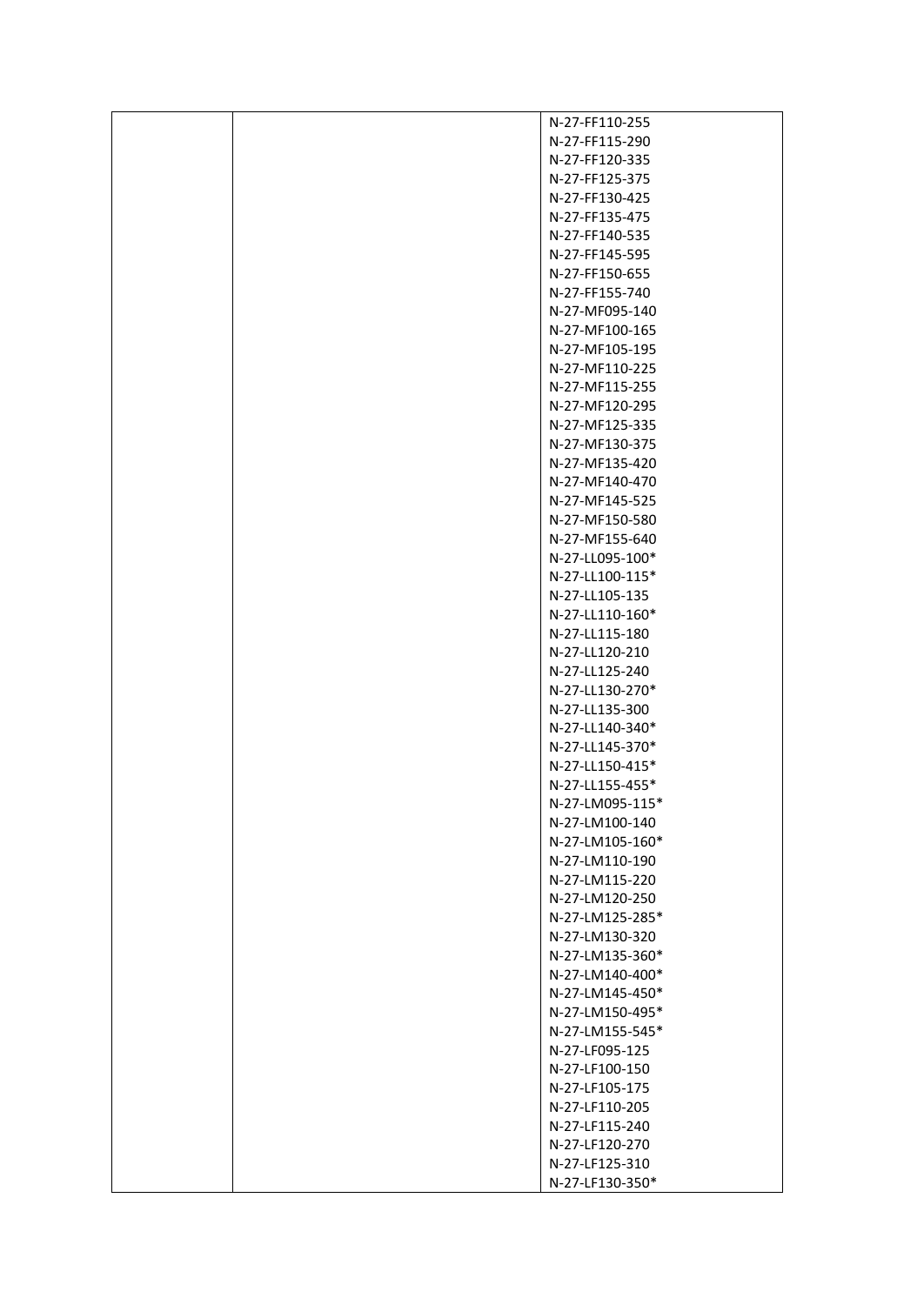|                 |                                      | N-27-LF135-390                   |
|-----------------|--------------------------------------|----------------------------------|
|                 |                                      | N-27-LF140-440                   |
|                 |                                      | N-27-LF145-490                   |
|                 |                                      | N-27-LF150-540                   |
|                 |                                      | N-27-LF155-595                   |
|                 |                                      | N-27-LX095-145                   |
|                 |                                      | N-27-LX100-175                   |
|                 |                                      | N-27-LX105-195                   |
|                 |                                      | N-27-LX110-225                   |
|                 |                                      | N-27-LX115-255                   |
|                 |                                      | N-27-LX120-290                   |
|                 |                                      | N-27-LX125-330                   |
|                 |                                      | N-27-LX130-365                   |
|                 |                                      | N-27-LX135-405                   |
|                 |                                      | N-27-LX140-455                   |
|                 |                                      | N-27-LX145-515                   |
|                 |                                      | N-27-LX150-570                   |
|                 |                                      | N-27-LX155-625                   |
|                 |                                      | N-27-LX160-685                   |
|                 |                                      | N-27-MX095-165                   |
|                 |                                      | N-27-MX100-195                   |
|                 |                                      | N-27-MX105-225                   |
|                 |                                      | N-27-MX110-255                   |
|                 |                                      | N-27-MX115-290                   |
|                 |                                      | N-27-MX120-325                   |
|                 |                                      | N-27-MX125-370                   |
|                 |                                      | N-27-MX130-410                   |
|                 |                                      | N-27-MX135-445                   |
|                 |                                      | N-27-MX140-520                   |
|                 |                                      | N-27-MX145-550                   |
|                 |                                      | N-27-MX150-620                   |
|                 |                                      | N-27-MX155-685                   |
|                 |                                      | N-27-MX160-765                   |
|                 |                                      | N-27-FX095-185                   |
|                 |                                      | N-27-FX100-215                   |
|                 |                                      | N-27-FX105-245                   |
|                 |                                      |                                  |
|                 |                                      | N-27-FX110-280<br>N-27-FX115-315 |
|                 |                                      | N-27-FX120-360                   |
|                 |                                      | N-27-FX125-410                   |
|                 |                                      | N-27-FX130-450                   |
|                 |                                      | N-27-FX135-495                   |
|                 |                                      | N-27-FX140-560                   |
|                 |                                      | N-27-FX145-615                   |
|                 |                                      | N-27-FX150-690                   |
|                 |                                      | N-27-FX155-775                   |
|                 |                                      | N-ST-FM095-155                   |
|                 |                                      | N-ST-FM100-180                   |
|                 |                                      | N-ST-FM105-205                   |
| Natrelle 410    |                                      | N-ST-FM110-235                   |
| Soft Touch FL,  | BIODIMENSIONAL, INTRASHIEL, BIOCELL  | N-ST-FM115-270                   |
| FM, FF, FX, ML, | Textured, Truform™ Gel 2 Gel-filled, | N-ST-FM120-310                   |
| MM, MF, MX,     | <b>Anatomical Mammary Implants</b>   | N-ST-FM125-350                   |
| LL, LM, LF, LX  |                                      | N-ST-FM130-395                   |
|                 |                                      | N-ST-FM135-440                   |
|                 |                                      | N-ST-FM140-500                   |
|                 |                                      | N-ST-FM145-550                   |
|                 |                                      |                                  |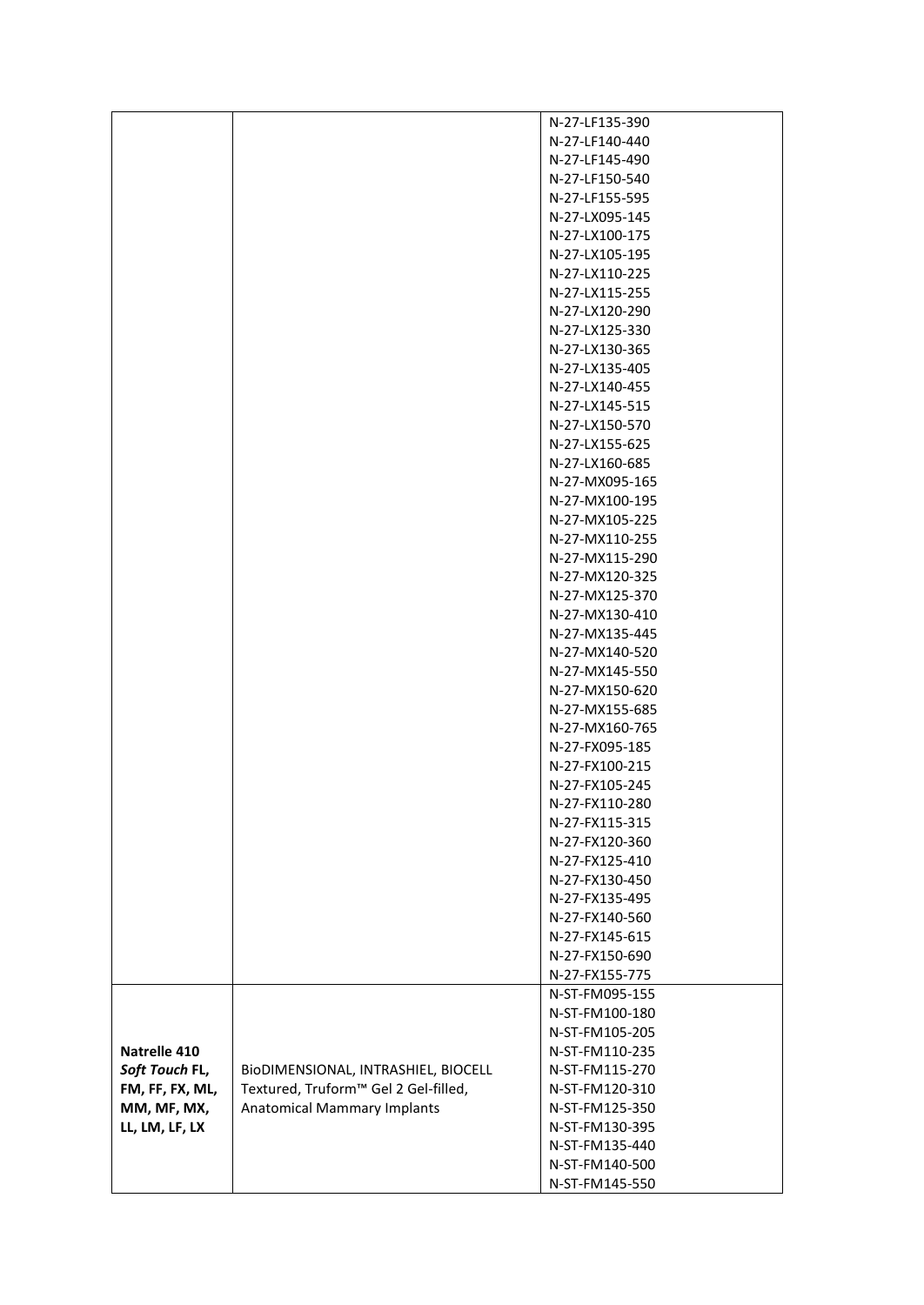| N-ST-FM150-605                   |
|----------------------------------|
| N-ST-FM155-670                   |
| N-ST-MM095-135                   |
| N-ST-MM100-160                   |
| N-ST-MM105-185                   |
| N-ST-MM110-215                   |
| N-ST-MM115-245                   |
| N-ST-MM120-280                   |
| N-ST-MM125-320                   |
| N-ST-MM130-360                   |
| N-ST-MM135-400                   |
| N-ST-MM140-450                   |
| N-ST-ML100-125                   |
| N-ST-ML110-170                   |
| N-ST-ML115-195                   |
| N-ST-ML120-220                   |
| N-ST-ML130-285                   |
| N-ST-FL100-140                   |
| N-ST-FL110-190                   |
| N-ST-FL115-220                   |
| N-ST-FL120-250                   |
| N-ST-FL130-320                   |
| N-ST-FF095-160                   |
| N-ST-FF100-185                   |
| N-ST-FF105-220                   |
| N-ST-FF110-255                   |
| N-ST-FF115-290                   |
| N-ST-FF120-335                   |
| N-ST-FF125-375                   |
| N-ST-FF130-425                   |
| N-ST-FF135-475                   |
| N-ST-FF140-535                   |
| N-ST-FF145-595                   |
| N-ST-FF150-655                   |
| N-ST-FF155-740                   |
| N-ST-MF095-140                   |
| N-ST-MF100-165                   |
| N-ST-MF105-195                   |
| N-ST-MF110-225                   |
| N-ST-MF115-255                   |
| N-ST-MF120-295                   |
| N-ST-MF125-335                   |
| N-ST-MF130-375                   |
| N-ST-MF135-420                   |
| N-ST-MF140-470                   |
| N-ST-MF145-525                   |
| N-ST-MF150-580                   |
| N-ST-MF155-640                   |
| N-ST-LL105-135                   |
| N-ST-LL115-180                   |
| N-ST-LL120-210                   |
| N-ST-LL125-240                   |
| N-ST-LL135-300                   |
| N-ST-LM100-140                   |
| N-ST-LM110-190<br>N-ST-LM115-220 |
| N-ST-LM120-250                   |
|                                  |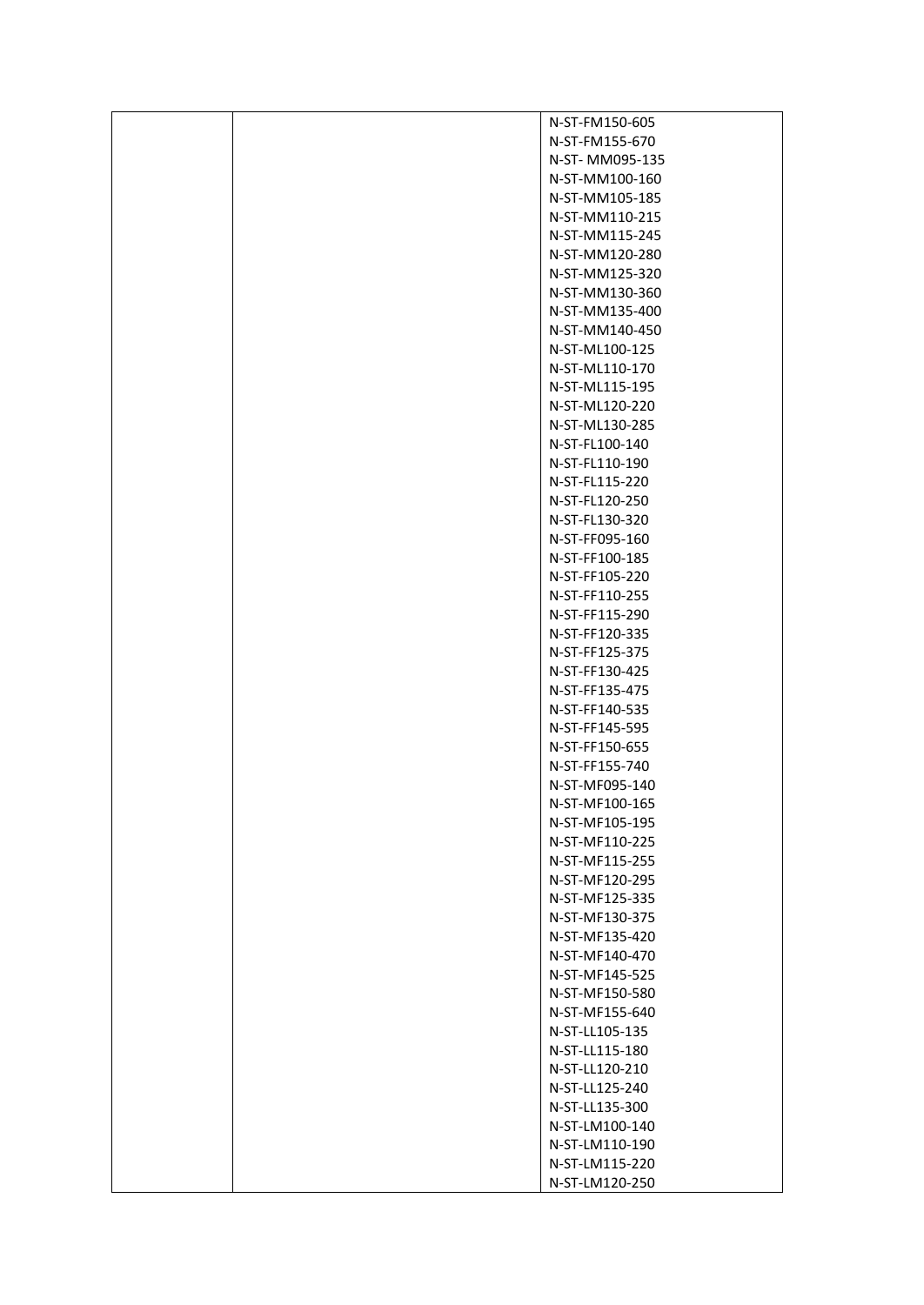|                 |                                     | N-ST-LM130-320  |
|-----------------|-------------------------------------|-----------------|
|                 |                                     | N-ST-LF095-125  |
|                 |                                     | N-ST-LF100-150  |
|                 |                                     | N-ST-LF105-175  |
|                 |                                     | N-ST-LF110-205  |
|                 |                                     | N-ST-LF115-240  |
|                 |                                     | N-ST-LF120-270  |
|                 |                                     | N-ST-LF125-310  |
|                 |                                     | N-ST-LF130-350  |
|                 |                                     | N-ST-LF135-390  |
|                 |                                     | N-ST-LF140-440  |
|                 |                                     | N-ST-LF145-490  |
|                 |                                     | N-ST-LF150-540  |
|                 |                                     | N-ST-LF155-595  |
|                 |                                     | N-ST-LX095-145* |
|                 |                                     | N-ST-LX100-175* |
|                 |                                     | N-ST-LX105-195* |
|                 |                                     | N-ST-LX110-225* |
|                 |                                     | N-ST-LX115-255* |
|                 |                                     | N-ST-LX120-290* |
|                 |                                     | N-ST-LX125-330* |
|                 |                                     | N-ST-LX130-365* |
|                 |                                     | N-ST-LX135-405* |
|                 |                                     | N-ST-LX140-455* |
|                 |                                     | N-ST-LX145-515* |
|                 |                                     | N-ST-LX150-570* |
|                 |                                     | N-ST-LX155-625* |
|                 |                                     | N-ST-MX095-165* |
|                 |                                     | N-ST-MX100-195* |
|                 |                                     | N-ST-MX105-225* |
|                 |                                     | N-ST-MX110-255* |
|                 |                                     | N-ST-MX115-290* |
|                 |                                     | N-ST-MX120-325* |
|                 |                                     | N-ST-MX125-370* |
|                 |                                     | N-ST-MX130-410* |
|                 |                                     | N-ST-MX135-445* |
|                 |                                     | N-ST-MX140-520* |
|                 |                                     | N-ST-MX145-550* |
|                 |                                     | N-ST-MX150-620* |
|                 |                                     | N-ST-MX155-685* |
|                 |                                     | N-ST-FX095-185* |
|                 |                                     | N-ST-FX100-215* |
|                 |                                     | N-ST-FX105-245* |
|                 |                                     | N-ST-FX110-280* |
|                 |                                     | N-ST-FX115-315* |
|                 |                                     | N-ST-FX120-360* |
|                 |                                     | N-ST-FX125-410* |
|                 |                                     | N-ST-FX130-450* |
|                 |                                     | N-ST-FX135-495* |
|                 |                                     | N-ST-FX140-560* |
|                 |                                     | N-ST-FX145-615* |
|                 |                                     | N-ST-FX150-690* |
|                 |                                     | N-ST-FX155-775* |
| Natrelle 510    |                                     | N-510LX-130     |
| <b>Dual Gel</b> | BIODIMENSIONAL, INTRASHIEL, BIOCELL | N-510LX-155     |
| LX, MX, FX      | Textured,                           | N-510LX-185     |
|                 |                                     | N-510LX-205     |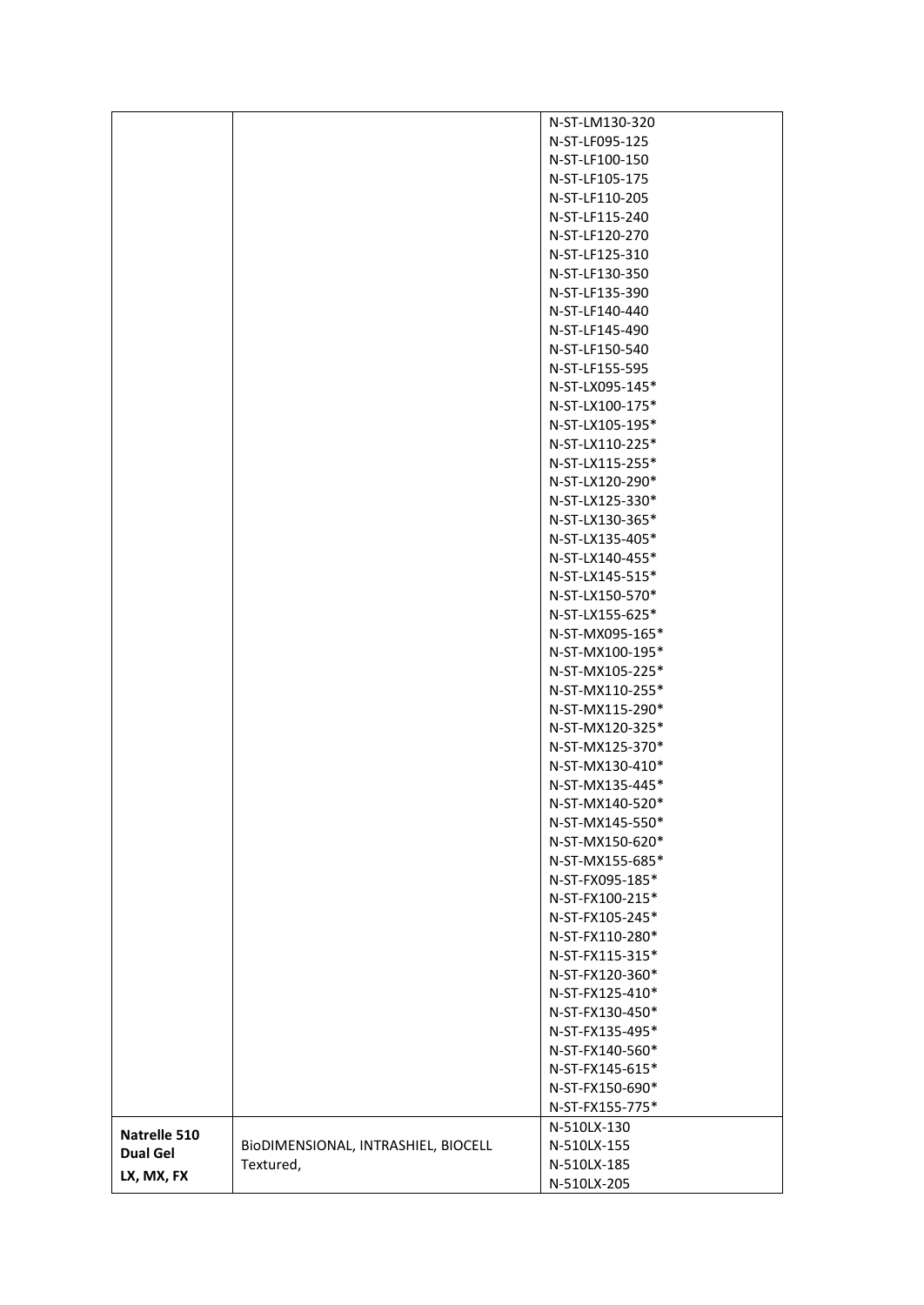|                 | Truform Dual Gel, Gel-filled, Anatomical | N-510LX-230     |
|-----------------|------------------------------------------|-----------------|
|                 | Mammary Implant                          | N-510LX-275     |
|                 |                                          | N-510LX-305     |
|                 |                                          | N-510LX-330     |
|                 |                                          | N-510LX-365     |
|                 |                                          | N-510LX-425     |
|                 |                                          | N-510LX-475     |
|                 |                                          | N-510LX-530     |
|                 |                                          | N-510LX-575     |
|                 |                                          | N-510MX-145     |
|                 |                                          | N-510MX-175     |
|                 |                                          | N-510MX-200     |
|                 |                                          | N-510MX-220     |
|                 |                                          | N-510MX-245     |
|                 |                                          | N-510MX-290     |
|                 |                                          | N-510MX-335     |
|                 |                                          | N-510MX-360     |
|                 |                                          | N-510MX-385     |
|                 |                                          | N-510MX-445     |
|                 |                                          | N-510MX-490     |
|                 |                                          | N-510MX-550     |
|                 |                                          | N-510MX-600     |
|                 |                                          | N-510FX-165     |
|                 |                                          | N-510FX-190     |
|                 |                                          | N-510FX-210     |
|                 |                                          | N-510FX-250     |
|                 |                                          | N-510FX-280     |
|                 |                                          | N-510FX-310     |
|                 |                                          | N-510FX-350     |
|                 |                                          | N-510FX-400     |
|                 |                                          | N-510FX-435     |
|                 |                                          | N-510FX-495     |
|                 |                                          | N-510FX-545     |
|                 |                                          | N-510FX-595     |
|                 |                                          | N-510FX-630     |
|                 |                                          | N-KML115        |
|                 |                                          | N-KML155        |
|                 |                                          | N-KML175        |
|                 |                                          | N-KML200        |
|                 |                                          | N-KML255        |
|                 |                                          | N-KMM145        |
|                 |                                          | N-KMM165        |
|                 |                                          | <b>N-KMM195</b> |
|                 |                                          | <b>N-KMM220</b> |
| <b>Natrelle</b> | BIODIMENSIONAL, INTRASHIEL, BIOCELL      | N-KMM250        |
| Komuro          | Textured,                                | <b>N-KMM290</b> |
| KML, KMM,       | Truform Gel 2 Gel-filled, Anatomical     | N-KMM325        |
| <b>KLL, KLM</b> | <b>Mammary Implants</b>                  | N-KMM360        |
|                 |                                          | N-KMM405        |
|                 |                                          | <b>N-KLL120</b> |
|                 |                                          | <b>N-KLL160</b> |
|                 |                                          | <b>N-KLL190</b> |
|                 |                                          | N-KLL215        |
|                 |                                          | N-KLL270        |
|                 |                                          | <b>N-KLM125</b> |
|                 |                                          | N-KLM170        |
|                 |                                          | <b>N-KLM200</b> |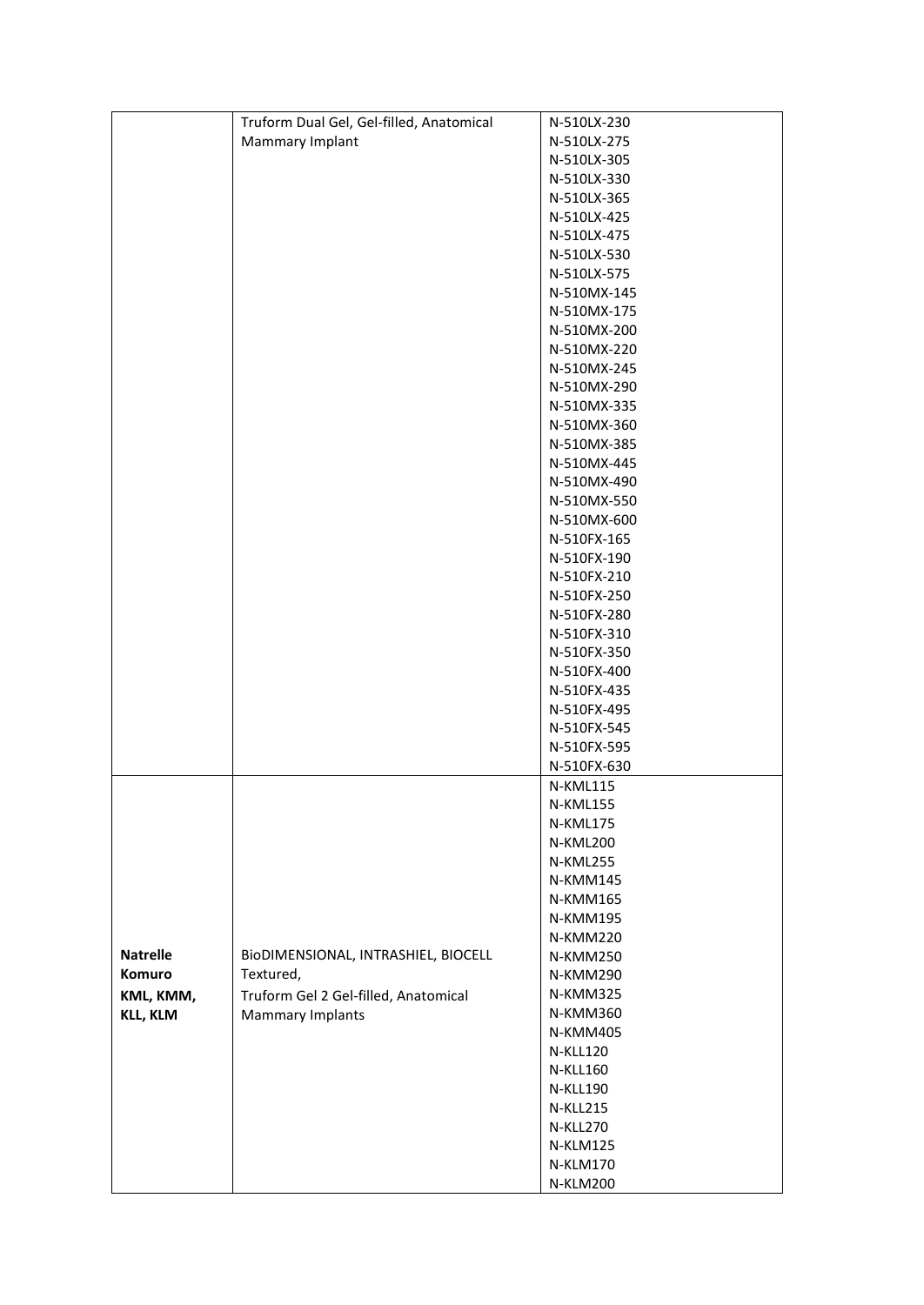|                      |                                      | <b>N-KLM225</b> |
|----------------------|--------------------------------------|-----------------|
|                      |                                      | <b>N-KLM290</b> |
|                      |                                      |                 |
|                      |                                      | N-RML115        |
|                      |                                      | N-RML155        |
|                      |                                      | N-RML175        |
|                      |                                      | N-RML200        |
|                      |                                      | N-RML255        |
|                      |                                      | N-RMM145        |
|                      |                                      | <b>N-RMM165</b> |
|                      |                                      | <b>N-RMM195</b> |
|                      |                                      | <b>N-RMM220</b> |
|                      |                                      | <b>N-RMM250</b> |
|                      |                                      | N-RMM290        |
|                      |                                      | N-RMM325        |
|                      |                                      | N-RMM360        |
|                      |                                      | N-RMM405        |
| <b>Natrelle Ritz</b> | BIODIMENSIONAL, INTRASHIEL, BIOCELL  | <b>N-RFL125</b> |
| Princess RML,        |                                      | N-RFL170        |
|                      | Textured, Truform™ Gel 1 Gel-filled, | N-RFL200        |
| RMM, RFL, RFM        | <b>Anatomical Mammary Implants</b>   | N-RFL225        |
|                      |                                      | N-RFL290        |
|                      |                                      | <b>N-RFM140</b> |
|                      |                                      | <b>N-RFM160</b> |
|                      |                                      | <b>N-RFM185</b> |
|                      |                                      | <b>N-RFM210</b> |
|                      |                                      | <b>N-RFM245</b> |
|                      |                                      | <b>N-RFM280</b> |
|                      |                                      | <b>N-RFM315</b> |
|                      |                                      | <b>N-RFM355</b> |
|                      |                                      |                 |
|                      |                                      | <b>N-RFM395</b> |
|                      |                                      | <b>N-RFM450</b> |
|                      |                                      | <b>N-RFM495</b> |
|                      |                                      | <b>N-RFM545</b> |
|                      |                                      | <b>N-RFM605</b> |
|                      |                                      | <b>N-TRL110</b> |
|                      |                                      | <b>N-TRL125</b> |
|                      |                                      | <b>N-TRL140</b> |
|                      |                                      | <b>N-TRL170</b> |
|                      |                                      | <b>N-TRL200</b> |
|                      |                                      | <b>N-TRL230</b> |
|                      |                                      | <b>N-TRL260</b> |
|                      |                                      | <b>N-TRL290</b> |
|                      |                                      | <b>N-TRL320</b> |
|                      |                                      | <b>N-TRL350</b> |
| <b>Natrelle</b>      | INTRASHIEL, BIOCELL Textured, Round, | <b>N-TRL380</b> |
| <b>INSPIRA TRX,</b>  | Truform Gel 1                        | <b>N-TRL410</b> |
| TRF, TRM, TRL,       | Gel-filled, Mammary Implants         | <b>N-TRL460</b> |
| <b>TRLP</b>          |                                      | <b>N-TRL510</b> |
|                      |                                      | <b>N-TRL560</b> |
|                      |                                      | <b>N-TRL610</b> |
|                      |                                      | N-TRM140        |
|                      |                                      | <b>N-TRM175</b> |
|                      |                                      | N-TRM195        |
|                      |                                      | N-TRM210        |
|                      |                                      | N-TRM240        |
|                      |                                      |                 |
|                      |                                      | N-TRM255        |
|                      |                                      | N-TRM275        |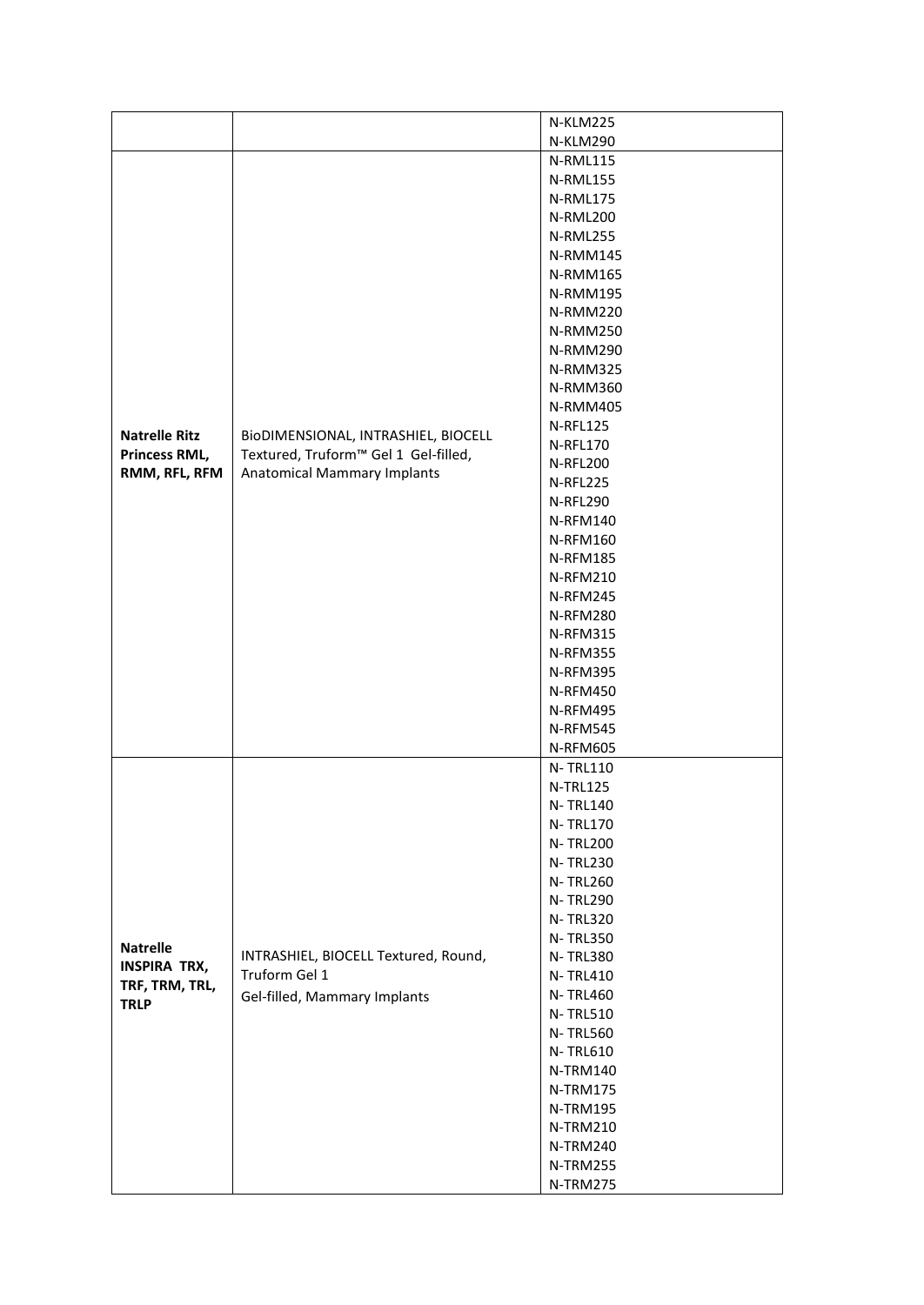| N-TRM295             |
|----------------------|
| <b>N-TRM310</b>      |
| N-TRM330             |
| N-TRM345             |
| N-TRM360             |
| N-TRM375             |
| N-TRM405             |
| N-TRM445             |
| N-TRM485             |
| N-TRM520             |
| N-TRM560             |
| N-TRM600             |
| N-TRM640             |
| N-TRM685             |
| N-TRM755             |
| N-TRF180             |
| <b>N-TRF200</b>      |
| N-TRF220             |
| N-TRF240             |
| N-TRF265             |
| N-TRF295             |
| N-TRF325             |
| N-TRF335             |
| N-TRF345             |
| N-TRF365             |
| N-TRF385             |
| <b>N-TRF415</b>      |
| N-TRF450             |
| N-TRF485             |
| N-TRF520             |
| <b>N-TRF560</b>      |
| <b>N-TRF605</b>      |
| N-TRF650             |
| N-TRF695             |
| N-TRF745             |
| N-TRF770             |
| N-TRX205             |
| N-TRX225             |
| N-TRX255             |
| N-TRX285             |
| N-TRX310             |
| N-TRX340             |
| N-TRX375             |
| N-TRX400             |
| N-TRX420             |
| N-TRX445             |
| N-TRX470             |
| N-TRX495             |
| N-TRX525             |
| N-TRX545             |
| N-TRX560             |
| N-TRX580             |
| N-TRX615             |
| N-TRX650             |
| <b>N-TRX700</b>      |
| N-TRX750<br>N-TRX800 |
|                      |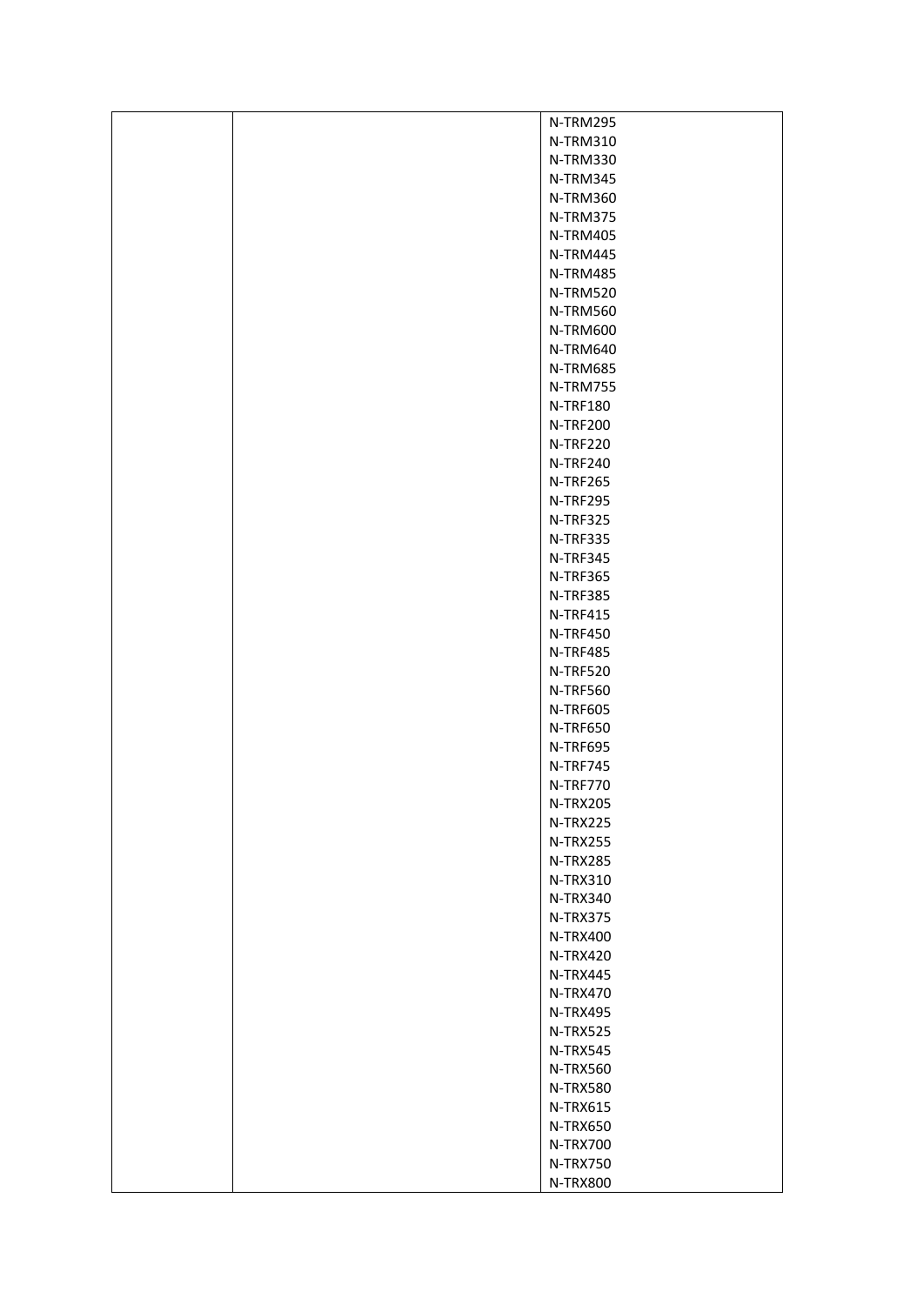|                     |                                      | N-TRLP125       |
|---------------------|--------------------------------------|-----------------|
|                     |                                      |                 |
|                     |                                      | N-TRLP145       |
|                     |                                      | N-TRLP165       |
|                     |                                      | N-TRLP190       |
|                     |                                      | N-TRLP205       |
|                     |                                      | N-TRLP220       |
|                     |                                      | N-TRLP235       |
|                     |                                      | N-TRLP250       |
|                     |                                      | N-TRLP265       |
|                     |                                      | N-TRLP280       |
|                     |                                      | N-TRLP300       |
|                     |                                      | N-TRLP320       |
|                     |                                      | N-TRLP340       |
|                     |                                      | N-TRLP360       |
|                     |                                      | N-TRLP400       |
|                     |                                      | N-TRLP440       |
|                     |                                      | N-TRLP490       |
|                     |                                      | N-TRLP540       |
|                     |                                      |                 |
|                     |                                      | N-TRLP590       |
|                     |                                      | N-TRLP640       |
|                     |                                      | N-TSL110        |
|                     |                                      | N-TSL125        |
|                     |                                      | N-TSL140        |
|                     |                                      | <b>N-TSL170</b> |
|                     |                                      | N-TSL200        |
|                     |                                      | N-TSL230        |
|                     |                                      | N-TSL260        |
|                     |                                      | N-TSL290        |
|                     |                                      | N-TSL320        |
|                     |                                      | N-TSL350        |
|                     |                                      | N-TSL380        |
|                     |                                      | N-TSL410        |
|                     |                                      | N-TSL460        |
|                     |                                      | N-TSL510        |
|                     |                                      | N-TSL560        |
|                     |                                      |                 |
|                     |                                      | N-TSL610        |
| <b>Natrelle</b>     |                                      | N-TSM140        |
| <b>INSPIRA TSX,</b> | INTRASHIEL, BIOCELL Textured, Round, | N-TSM175        |
| TSF, TSM, TSL,      | Truform Gel 2                        | N-TSM195        |
| <b>TSLP</b>         | Gel-filled, Mammary Implant          | N-TSM210        |
|                     |                                      | N-TSM240        |
|                     |                                      | N-TSM255        |
|                     |                                      | N-TSM275        |
|                     |                                      | N-TSM295        |
|                     |                                      | N-TSM310        |
|                     |                                      | N-TSM330        |
|                     |                                      | N-TSM345        |
|                     |                                      | N-TSM360        |
|                     |                                      | N-TSM375        |
|                     |                                      | N-TSM405        |
|                     |                                      | N-TSM445        |
|                     |                                      | N-TSM485        |
|                     |                                      | N-TSM520        |
|                     |                                      | N-TSM560        |
|                     |                                      |                 |
|                     |                                      | N-TSM600        |
|                     |                                      | N-TSM640        |
|                     |                                      | N-TSM685        |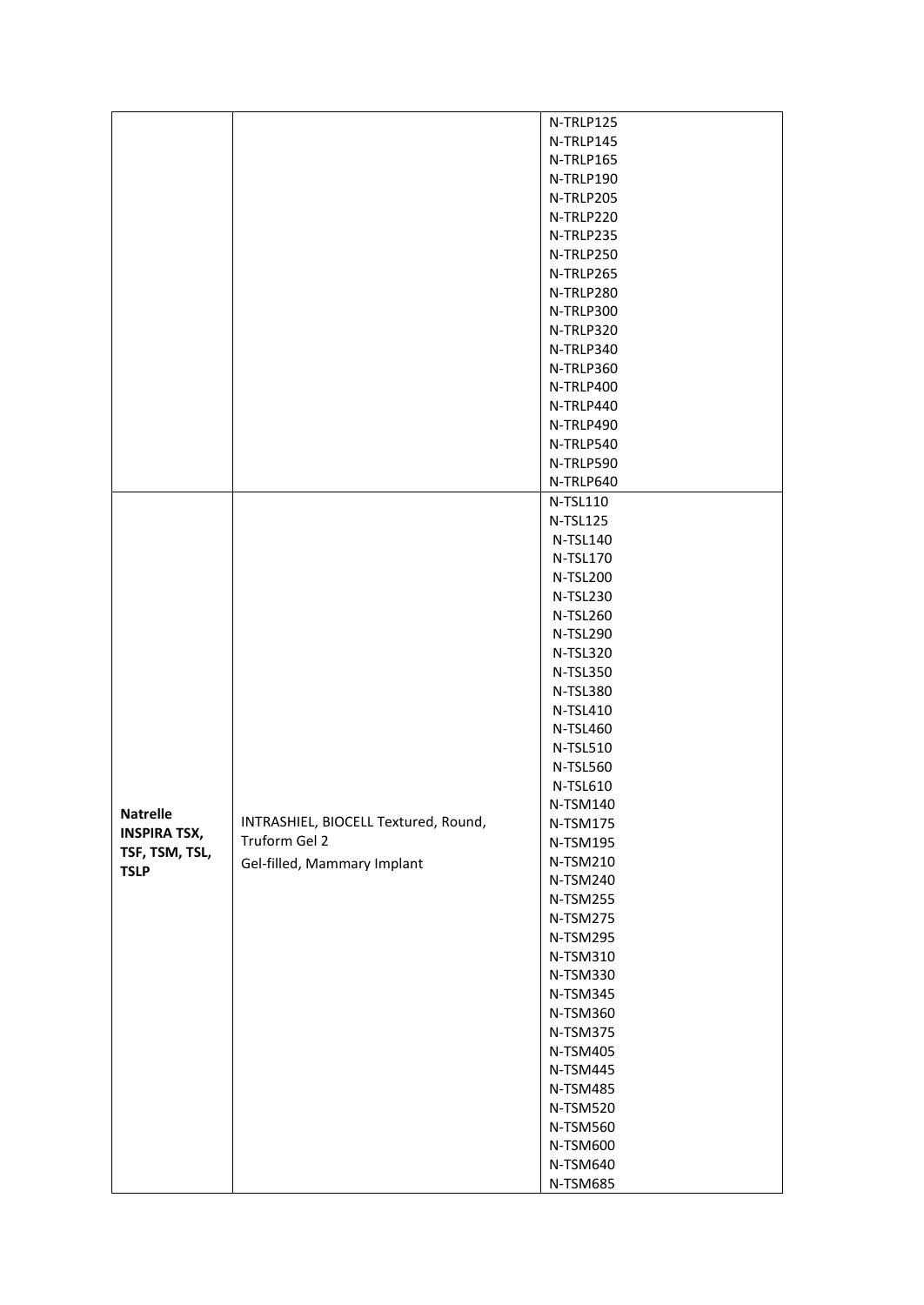| N-TSM755        |
|-----------------|
| N-TSF180        |
| <b>N-TSF200</b> |
| N-TSF220        |
| N-TSF240        |
| N-TSF265        |
| N-TSF295        |
| N-TSF325        |
| N-TSF335        |
| N-TSF345        |
| N-TSF365        |
| N-TSF385        |
| N-TSF415        |
| <b>N-TSF450</b> |
| N-TSF485        |
| N-TSF520        |
| N-TSF560        |
| N-TSF605        |
| N-TSF650        |
| N-TSF695        |
| N-TSF745        |
| N-TSF770        |
| N-TSX205        |
| N-TSX225        |
| N-TSX255        |
| N-TSX285        |
| N-TSX310        |
| N-TSX340        |
| N-TSX375        |
| N-TSX400        |
| N-TSX420        |
| N-TSX445        |
| N-TSX470        |
| N-TSX495        |
| N-TSX525        |
| N-TSX545        |
| N-TSX560        |
| N-TSX580        |
| N-TSX615        |
| N-TSX650        |
| <b>N-TSX700</b> |
| N-TSX750        |
| N-TSX800        |
| N-TSLP125       |
| N-TSLP145       |
| N-TSLP165       |
| N-TSLP190       |
| N-TSLP205       |
| N-TSLP220       |
| N-TSLP235       |
| N-TSLP250       |
| N-TSLP265       |
| N-TSLP280       |
| N-TSLP300       |
| N-TSLP320       |
| N-TSLP340       |
| N-TSLP360       |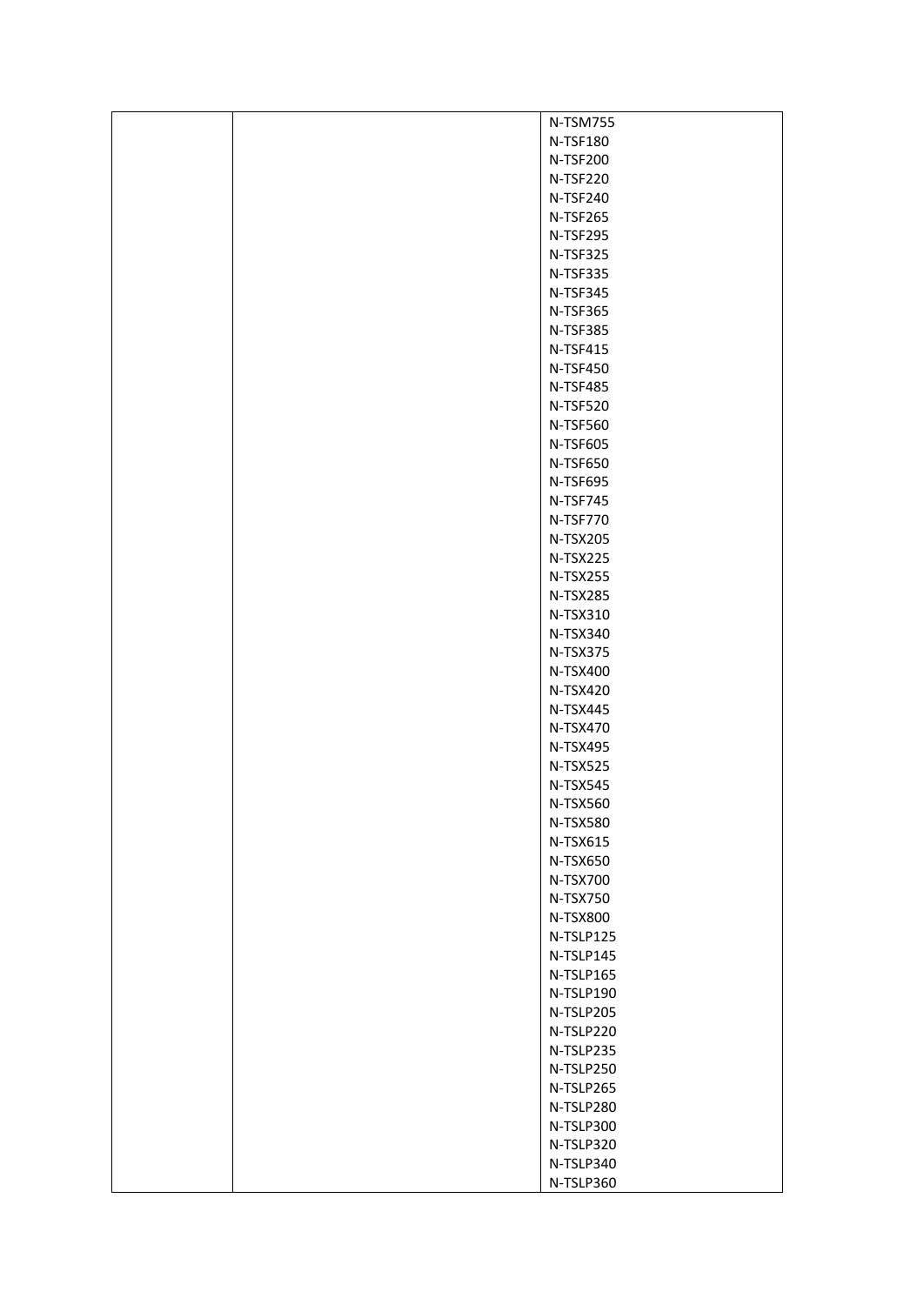|                         |                                            | N-TSLP400    |
|-------------------------|--------------------------------------------|--------------|
|                         |                                            | N-TSLP440    |
|                         |                                            | N-TSLP490    |
|                         |                                            | N-TSLP540    |
|                         |                                            | N-TSLP590    |
|                         |                                            |              |
|                         |                                            | N-TSLP640    |
| McGhan 110              | BIOCELL Textured, INTRASHIEL, Truform Gel  | 27-110091    |
|                         | 1, Gel-filled, Round, Moderate Profile     | 27-110121    |
|                         | Mammary Implant                            | 27-110151    |
|                         |                                            | 27-110181    |
|                         |                                            | 27-110211    |
|                         |                                            | 27-110241    |
|                         |                                            | 27-110271    |
|                         |                                            | 27-110301    |
|                         |                                            | 27-110331    |
|                         |                                            | 27-110361    |
|                         |                                            | 27-110391    |
|                         |                                            | 27-110421    |
|                         |                                            | 27-110451    |
|                         |                                            | 27-110481    |
|                         |                                            | 27-110511    |
| McGhan 120              | BIOCELL Textured, INTRASHIEL, Truform™ Gel | 27-120181    |
|                         | 1, Gel-filled, Round, High Profile Mammary | 27-120221    |
|                         | Implant                                    | 27-120261    |
|                         |                                            | 27-120301    |
|                         |                                            | 27-120341    |
|                         |                                            |              |
|                         |                                            | 27-120401    |
|                         |                                            | 27-120451    |
|                         |                                            | 27-120501    |
|                         |                                            | 27-120551    |
|                         |                                            | 27-120601    |
|                         |                                            | 27-120651    |
|                         |                                            | 27-120701    |
|                         |                                            | 27-120751    |
|                         |                                            | 27-120801    |
| McGhan <sup>™</sup> 410 | BioDIMENSIONAL™, INTRASHIEL, BIOCELL       | 27-FM095-155 |
| FL, FM, FF, ML,         | Textured, Truform Gel 3, Gel-filled,       | 27-FM100-180 |
| MM, MF, LL,             | Anatomical Mammary Implants.               | 27-FM105-205 |
| LM, LF                  |                                            | 27-FM110-235 |
|                         |                                            | 27-FM115-270 |
|                         |                                            | 27-FM120-310 |
|                         |                                            | 27-FM125-350 |
|                         |                                            | 27-FM130-395 |
|                         |                                            | 27-FM135-440 |
|                         |                                            | 27-FM140-500 |
|                         |                                            | 27-FM145-550 |
|                         |                                            | 27-FM150-605 |
|                         |                                            | 27-FM155-670 |
|                         |                                            | 27-MM095-135 |
|                         |                                            | 27-MM100-160 |
|                         |                                            | 27-MM105-185 |
|                         |                                            |              |
|                         |                                            | 27-MM110-215 |
|                         |                                            | 27-MM115-245 |
|                         |                                            | 27-MM120-280 |
|                         |                                            | 27-MM125-320 |
|                         |                                            | 27-MM130-360 |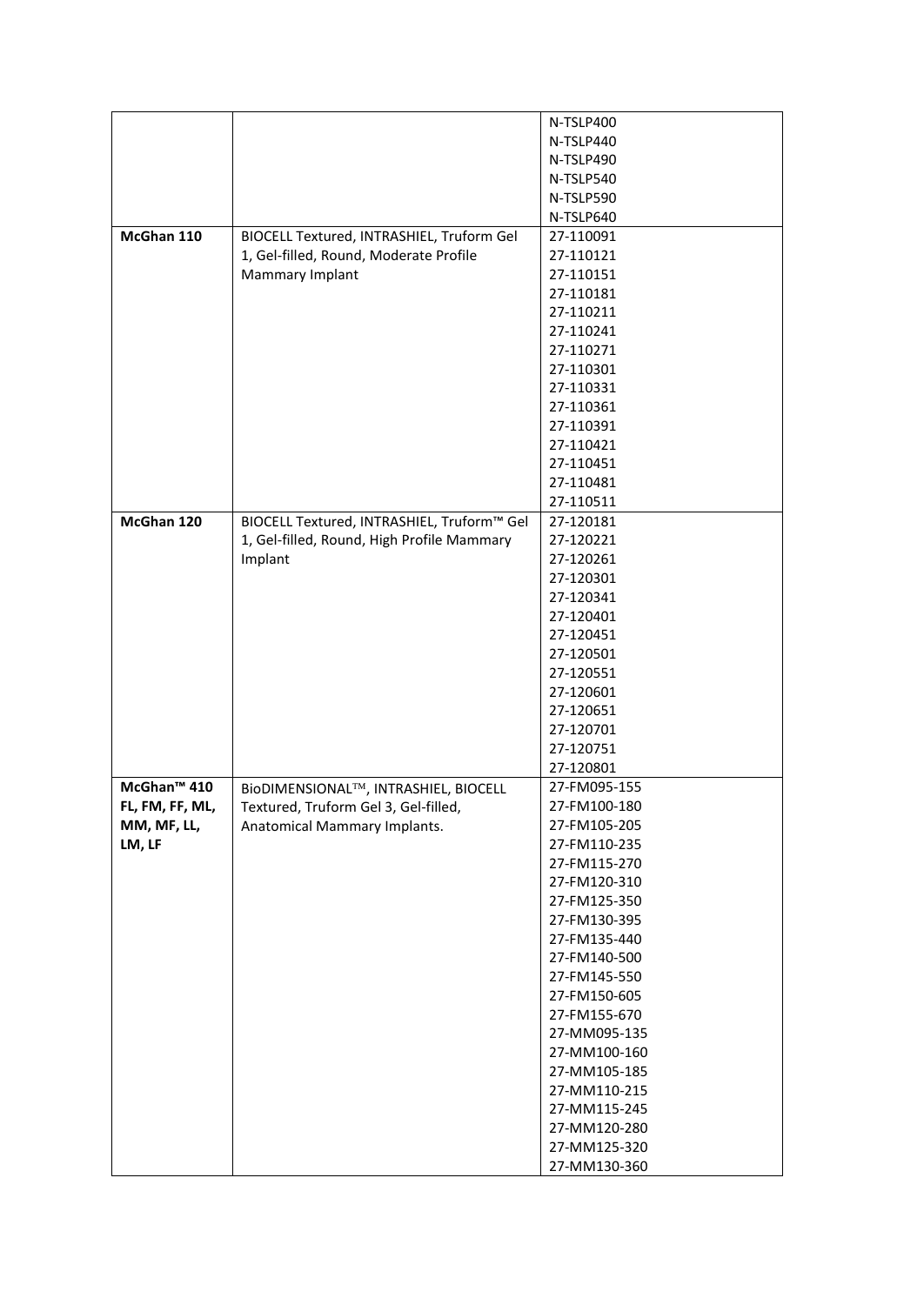|  | 27-MM135-400                 |
|--|------------------------------|
|  | 27-MM140-450                 |
|  | 27-MM145-500                 |
|  | 27-MM150-555                 |
|  | 27-ML095-110                 |
|  | 27-ML100-125                 |
|  | 27-ML105-150                 |
|  | 27-ML110-170                 |
|  | 27-ML115-195                 |
|  | 27-ML120-220                 |
|  | 27-ML125-250                 |
|  | 27-ML130-285                 |
|  | 27-ML135-320                 |
|  | 27-ML140-360                 |
|  | 27-ML145-390                 |
|  | 27-ML150-440                 |
|  | 27-FL095-120                 |
|  | 27-FL100-140                 |
|  | 27-FL105-170                 |
|  | 27-FL110-190                 |
|  | 27-FL115-220                 |
|  | 27-FL120-250                 |
|  | 27-FL125-285                 |
|  | 27-FL130-320                 |
|  | 27-FL135-360                 |
|  | 27-FL140-400                 |
|  | 27-FL145-440                 |
|  | 27-FL150-495                 |
|  | 27-FF095-160                 |
|  |                              |
|  | 27-FF100-185<br>27-FF105-220 |
|  | 27-FF110-255                 |
|  | 27-FF115-290                 |
|  | 27-FF120-335                 |
|  |                              |
|  | 27-FF125-375                 |
|  | 27-FF130-425                 |
|  | 27-FF135-475<br>27-FF140-535 |
|  |                              |
|  | 27-FF145-595                 |
|  | 27-FF150-655<br>27-FF155-740 |
|  |                              |
|  | 27-MF095-140<br>27-MF100-165 |
|  | 27-MF105-195                 |
|  | 27-MF110-225                 |
|  | 27-MF115-255                 |
|  | 27-MF120-295                 |
|  | 27-MF125-335                 |
|  | 27-MF130-375                 |
|  | 27-MF135-420                 |
|  | 27-MF140-470                 |
|  | 27-MF145-525                 |
|  |                              |
|  | 27-MF150-580                 |
|  | 27-MF155-640                 |
|  | 27-LL095-100                 |
|  | 27-LL100-115                 |
|  | 27-LL105-135                 |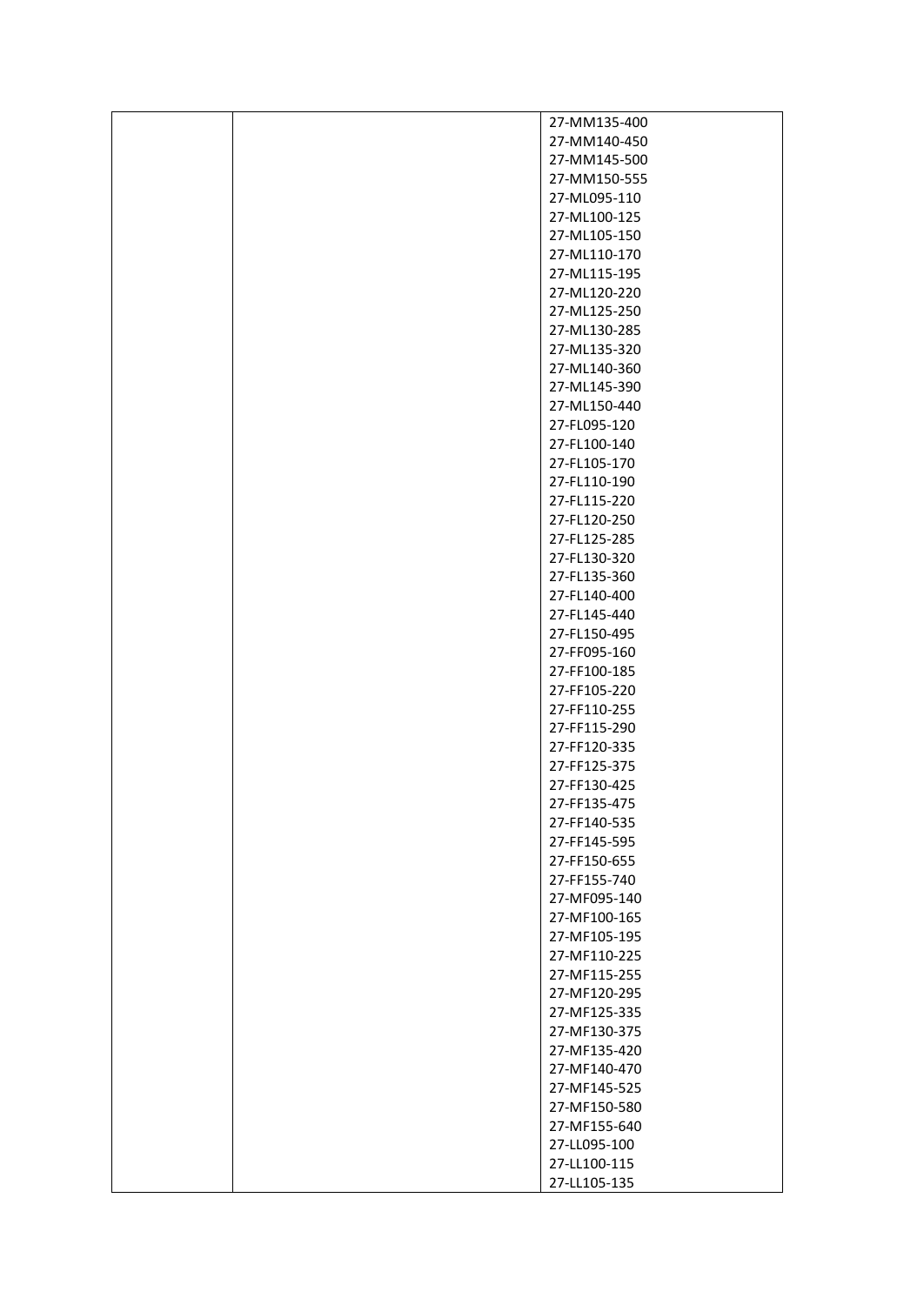|                         |                                      | 27-LL110-160 |
|-------------------------|--------------------------------------|--------------|
|                         |                                      | 27-LL115-180 |
|                         |                                      | 27-LL120-210 |
|                         |                                      | 27-LL125-240 |
|                         |                                      | 27-LL130-270 |
|                         |                                      | 27-LL135-300 |
|                         |                                      | 27-LL140-340 |
|                         |                                      | 27-LL145-370 |
|                         |                                      |              |
|                         |                                      | 27-LL150-415 |
|                         |                                      | 27-LL155-455 |
|                         |                                      | 27-LM095-115 |
|                         |                                      | 27-LM100-140 |
|                         |                                      | 27-LM105-160 |
|                         |                                      | 27-LM110-190 |
|                         |                                      | 27-LM115-220 |
|                         |                                      | 27-LM120-250 |
|                         |                                      | 27-LM125-285 |
|                         |                                      | 27-LM130-320 |
|                         |                                      | 27-LM135-360 |
|                         |                                      | 27-LM140-400 |
|                         |                                      |              |
|                         |                                      | 27-LM145-450 |
|                         |                                      | 27-LM150-495 |
|                         |                                      | 27-LM155-545 |
|                         |                                      | 27-LF095-125 |
|                         |                                      | 27-LF100-150 |
|                         |                                      | 27-LF105-175 |
|                         |                                      | 27-LF110-205 |
|                         |                                      | 27-LF115-240 |
|                         |                                      | 27-LF120-270 |
|                         |                                      | 27-LF125-310 |
|                         |                                      | 27-LF130-350 |
|                         |                                      | 27-LF135-390 |
|                         |                                      | 27-LF140-440 |
|                         |                                      |              |
|                         |                                      | 27-LF145-490 |
|                         |                                      | 27-LF150-540 |
|                         |                                      | 27-LF155-595 |
|                         |                                      |              |
| McGhan <sup>™</sup> 410 | BIODIMENSIONAL, INTRASHIEL, BIOCELL  | ST-FM095-155 |
| <b>Soft Touch</b>       | Textured, Truform Gel 2, Gel-filled, | ST-FM100-180 |
| FL, FM, FF, ML,         | Anatomical Mammary Implants.         | ST-FM105-205 |
| MM, MF, LL,             |                                      | ST-FM110-235 |
| LM, LF                  |                                      | ST-FM115-270 |
|                         |                                      | ST-FM120-310 |
|                         |                                      | ST-FM125-350 |
|                         |                                      | ST-FM130-395 |
|                         |                                      | ST-FM135-440 |
|                         |                                      | ST-FM140-500 |
|                         |                                      |              |
|                         |                                      | ST-FM145-550 |
|                         |                                      | ST-FM150-605 |
|                         |                                      | ST-FM155-670 |
|                         |                                      | ST-MM100-160 |
|                         |                                      | ST-MM105-185 |
|                         |                                      | ST-MM110-215 |
|                         |                                      | ST-MM115-245 |
|                         |                                      | ST-MM120-280 |
|                         |                                      | ST-MM125-320 |
|                         |                                      |              |
|                         |                                      | ST-MM130-360 |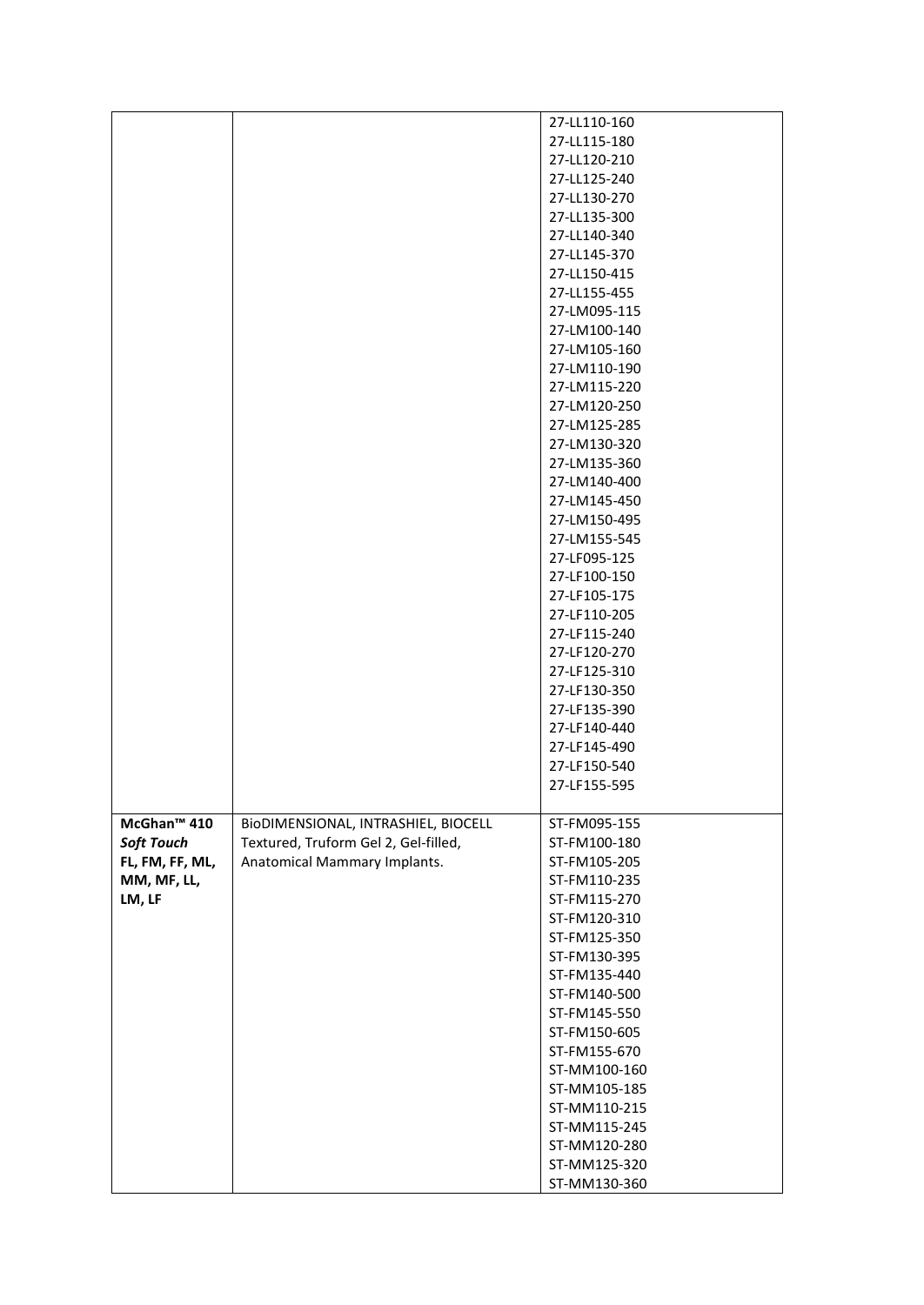|  | ST-MM135-400                 |
|--|------------------------------|
|  | ST-MM140-450                 |
|  | ST-ML100-125                 |
|  | ST-ML110-170                 |
|  | ST-ML115-195                 |
|  | ST-ML120-220                 |
|  | ST-ML130-285                 |
|  | ST-FL100-140                 |
|  | ST-FL110-190                 |
|  | ST-FL115-220                 |
|  | ST-FL120-250                 |
|  | ST-FL130-320                 |
|  | ST-FF095-160                 |
|  | ST-FF100-185                 |
|  | ST-FF105-220                 |
|  | ST-FF110-255                 |
|  | ST-FF115-290                 |
|  | ST-FF120-335                 |
|  | ST-FF125-375                 |
|  | ST-FF130-425                 |
|  | ST-FF135-475                 |
|  | ST-FF140-535                 |
|  | ST-FF145-595                 |
|  | ST-FF150-655                 |
|  | ST-FF155-740                 |
|  | ST-MF095-140                 |
|  | ST-MF100-165                 |
|  | ST-MF105-195                 |
|  | ST-MF110-225                 |
|  | ST-MF115-255                 |
|  | ST-MF120-295                 |
|  | ST-MF125-335                 |
|  | ST-MF130-375                 |
|  | ST-MF135-420                 |
|  | ST-MF140-470                 |
|  | ST-MF145-525                 |
|  | ST-MF150-580                 |
|  | ST-MF155-640                 |
|  | ST-LL105-135                 |
|  | ST-LL115-180                 |
|  | ST-LL120-210                 |
|  | ST-LL125-240                 |
|  | ST-LL135-300                 |
|  | ST-LM100-140                 |
|  | ST-LM110-190                 |
|  | ST-LM115-220                 |
|  | ST-LM120-250                 |
|  | ST-LM130-320                 |
|  | ST-LF095-125                 |
|  | ST-LF100-150                 |
|  | ST-LF105-175                 |
|  | ST-LF110-205                 |
|  | ST-LF115-240                 |
|  | ST-LF120-270<br>ST-LF125-310 |
|  | ST-LF135-390                 |
|  | ST-LF140-440                 |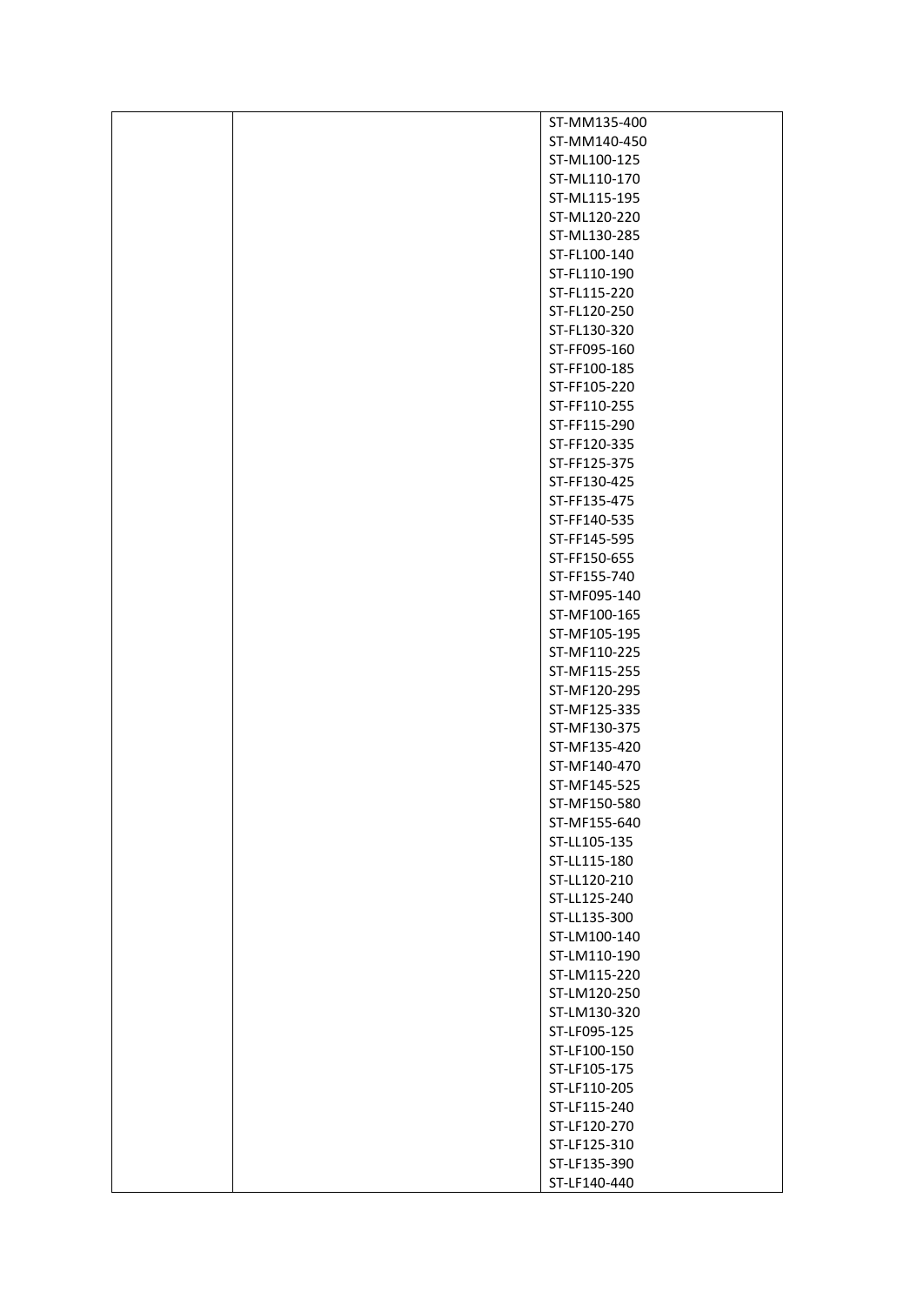|                     |                                              | ST-LF145-490   |
|---------------------|----------------------------------------------|----------------|
|                     |                                              | ST-LF150-540   |
|                     |                                              | ST-LF155-595   |
|                     |                                              | C-CML-080      |
|                     |                                              | C-CML-110      |
|                     |                                              | C-CML-140      |
|                     |                                              | C-CML-170      |
|                     |                                              | C-CML-200      |
|                     |                                              | C-CML-230      |
|                     |                                              | C-CML-265      |
|                     |                                              | C-CML-295      |
|                     |                                              | C-CML-335      |
|                     |                                              | C-CML-360      |
|                     |                                              | C-CML-390      |
|                     |                                              |                |
|                     |                                              | C-CML-435      |
|                     |                                              | C-CML-470      |
|                     |                                              | C-CML-505      |
|                     |                                              | C-CML-620      |
|                     |                                              | C-CML-710      |
| <b>CUI CML/BRST</b> | Round, MicroCell Textured, DRIE, Gel-filled, | C-CML-800      |
| <b>BCM</b>          | Low Profile Mammary Implant                  | <b>BCM-080</b> |
|                     |                                              | <b>BCM-110</b> |
|                     |                                              | <b>BCM-140</b> |
|                     |                                              | <b>BCM-170</b> |
|                     |                                              | <b>BCM-200</b> |
|                     |                                              | <b>BCM-230</b> |
|                     |                                              | <b>BCM-265</b> |
|                     |                                              | <b>BCM-295</b> |
|                     |                                              |                |
|                     |                                              | <b>BCM-335</b> |
|                     |                                              | <b>BCM-360</b> |
|                     |                                              | <b>BCM-390</b> |
|                     |                                              | <b>BCM-435</b> |
|                     |                                              | <b>BCM-470</b> |
|                     |                                              | <b>BCM-505</b> |
|                     |                                              | <b>BCM-620</b> |
|                     |                                              | <b>BCM-710</b> |
|                     |                                              | <b>BCM-800</b> |
|                     |                                              | C-CMH-110*     |
|                     |                                              | C-CMH-130*     |
|                     |                                              | C-CMH-160      |
|                     |                                              | C-CMH-190      |
|                     |                                              | C-CMH-230      |
|                     |                                              | C-CMH-280      |
|                     |                                              | C-CMH-310      |
|                     |                                              |                |
|                     |                                              | C-CMH-365      |
|                     |                                              | C-CMH-410      |
| <b>CUI CMH/BRST</b> | Round, MicroCell Textured, DRIE, Gel-filled, | C-CMH-460      |
| <b>BCX</b>          | High Profile Mammary Implant                 | C-CMH-525      |
|                     |                                              | <b>BCX-160</b> |
|                     |                                              | <b>BCX-190</b> |
|                     |                                              | <b>BCX-230</b> |
|                     |                                              | <b>BCX-280</b> |
|                     |                                              | <b>BCX-310</b> |
|                     |                                              | <b>BCX-365</b> |
|                     |                                              | <b>BCX-410</b> |
|                     |                                              | <b>BCX-460</b> |
|                     |                                              | <b>BCX-525</b> |
|                     |                                              |                |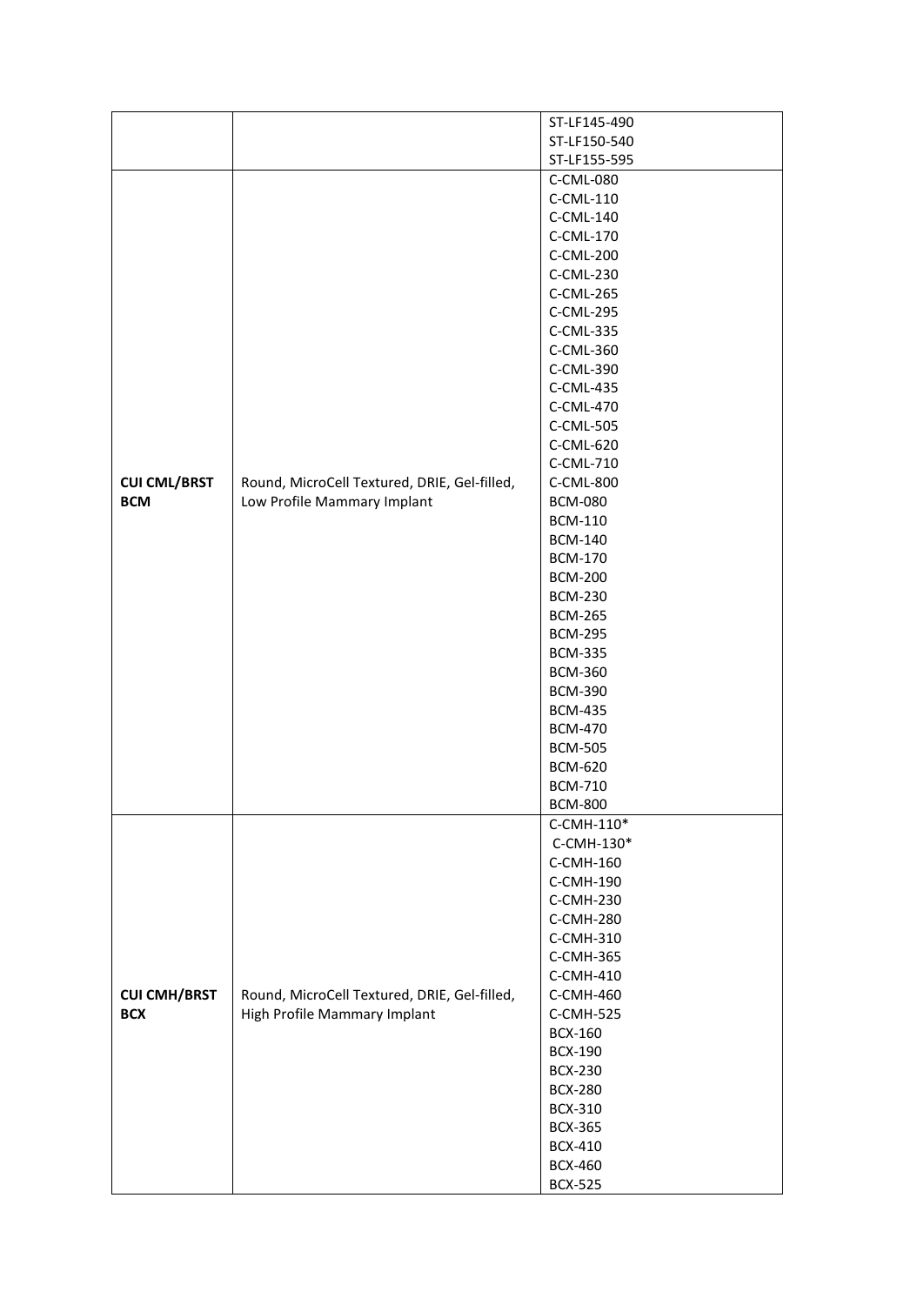|                                   |                                                                              | C-MLP-110      |
|-----------------------------------|------------------------------------------------------------------------------|----------------|
|                                   |                                                                              | C-MLP-140      |
|                                   | Round, MicroCell Textured, DRIE, Gel-filled,                                 | C-MLP-170      |
|                                   |                                                                              | C-MLP-200      |
|                                   |                                                                              | C-MLP-230      |
|                                   |                                                                              | C-MLP-260      |
|                                   |                                                                              | C-MLP-290      |
|                                   |                                                                              |                |
|                                   |                                                                              | C-MLP-320      |
|                                   |                                                                              | C-MLP-350      |
|                                   |                                                                              | C-MLP-380      |
| <b>CUI MLP/BRST</b><br><b>BRM</b> |                                                                              | C-MLP-435      |
|                                   |                                                                              | C-MLP-470      |
|                                   |                                                                              | C-MLP-505      |
|                                   | Low Profile Mammary Implant                                                  | <b>BRM-110</b> |
|                                   |                                                                              | <b>BRM-140</b> |
|                                   |                                                                              | <b>BRM-170</b> |
|                                   |                                                                              | <b>BRM-200</b> |
|                                   |                                                                              |                |
|                                   |                                                                              | <b>BRM-230</b> |
|                                   |                                                                              | <b>BRM-260</b> |
|                                   |                                                                              | <b>BRM-290</b> |
|                                   |                                                                              | <b>BRM-320</b> |
|                                   |                                                                              | <b>BRM-350</b> |
|                                   |                                                                              | <b>BRM-380</b> |
|                                   |                                                                              | <b>BRM-435</b> |
|                                   |                                                                              | <b>BRM-470</b> |
|                                   |                                                                              | <b>BRM-505</b> |
|                                   |                                                                              |                |
|                                   |                                                                              | C-MHP-100      |
|                                   |                                                                              | C-MHP-130      |
|                                   |                                                                              | C-MHP-160      |
|                                   |                                                                              | C-MHP-190      |
|                                   |                                                                              | C-MHP-230      |
|                                   | Round, MicroCell Textured, DRIE, Gel-filled,<br>High Profile Mammary Implant | C-MHP-260      |
|                                   |                                                                              | C-MHP-300      |
|                                   |                                                                              | C-MHP-340      |
|                                   |                                                                              | C-MHP-380      |
|                                   |                                                                              | C-MHP-410      |
|                                   |                                                                              | C-MHP-460      |
|                                   |                                                                              |                |
| <b>CUI MHP/BRST</b><br><b>BRF</b> |                                                                              | C-MHP-525      |
|                                   |                                                                              | <b>BRF-100</b> |
|                                   |                                                                              | <b>BRF-130</b> |
|                                   |                                                                              | <b>BRF-160</b> |
|                                   |                                                                              | <b>BRF-190</b> |
|                                   |                                                                              | <b>BRF-230</b> |
|                                   |                                                                              | <b>BRF-260</b> |
|                                   |                                                                              | <b>BRF-300</b> |
|                                   |                                                                              | <b>BRF-340</b> |
|                                   |                                                                              | <b>BRF-380</b> |
|                                   |                                                                              | <b>BRF-410</b> |
|                                   |                                                                              | <b>BRF-460</b> |
|                                   |                                                                              |                |
|                                   |                                                                              | <b>BRF-525</b> |
|                                   |                                                                              | C-CMM-160      |
|                                   |                                                                              | C-CMM-185      |
|                                   | Anatomical, Moderate Height, Moderate                                        | C-CMM-215      |
| <b>CUI CMM</b>                    | Projection, MicroCell Textured, DRIE, Silicone                               | C-CMM-245      |
|                                   | Gel-filled Breast Implant                                                    | C-CMM-280      |
|                                   |                                                                              | C-CMM-320      |
|                                   |                                                                              | C-CMM-360      |
|                                   |                                                                              |                |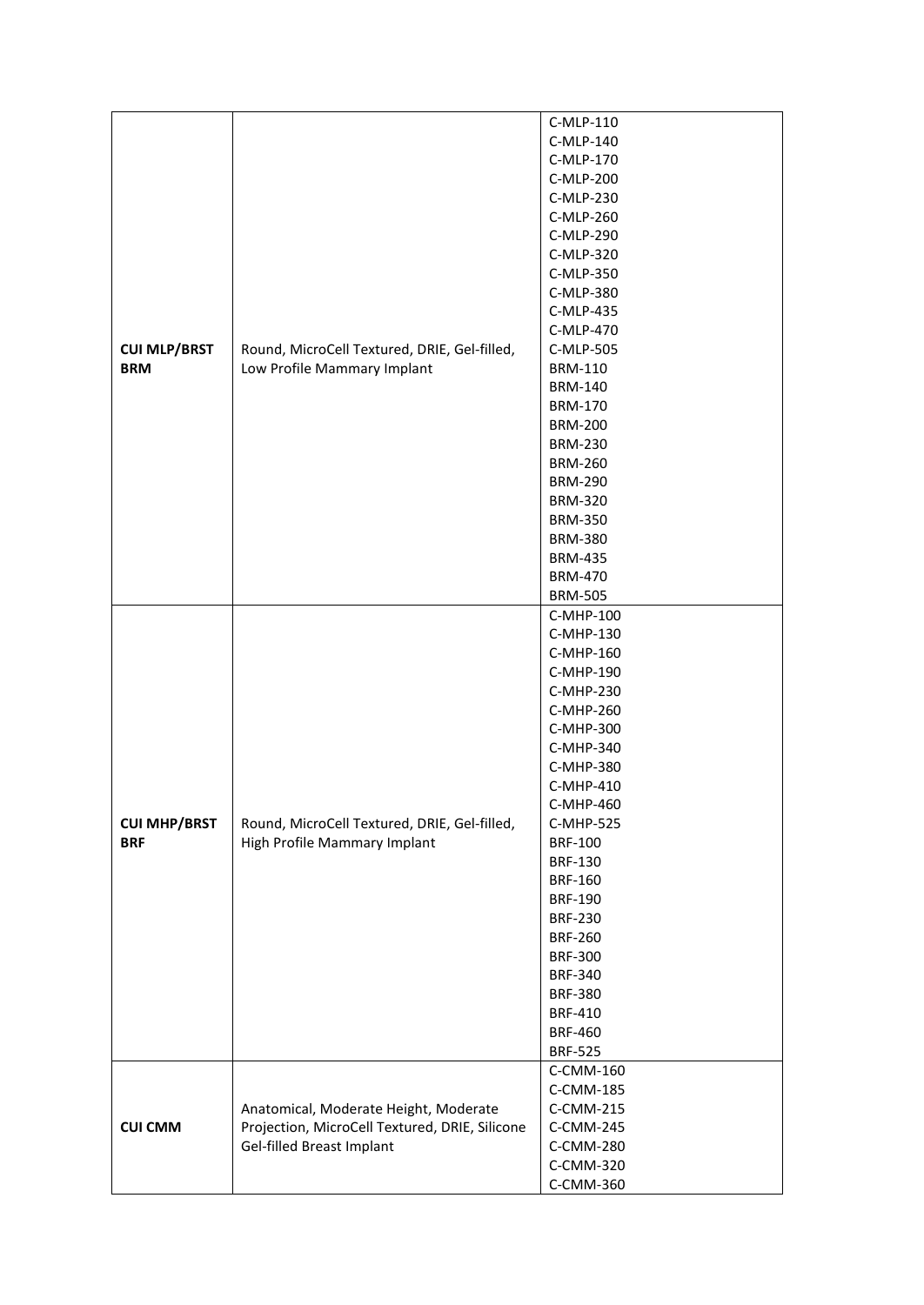|                 |                                                                                                                         | C-CMM-400      |
|-----------------|-------------------------------------------------------------------------------------------------------------------------|----------------|
|                 |                                                                                                                         | C-CMM-450      |
|                 |                                                                                                                         | C-CFM-155      |
|                 |                                                                                                                         | C-CFM-180      |
|                 |                                                                                                                         | C-CFM-205      |
|                 | Anatomical, Full Height, Moderate Projection,<br>MicroCell Textured, DRIE, Silicone Gel-filled<br><b>Breast Implant</b> | C-CFM-235      |
| <b>CUI CFM</b>  |                                                                                                                         | C-CFM-270      |
|                 |                                                                                                                         | C-CFM-310      |
|                 |                                                                                                                         | C-CFM-350      |
|                 |                                                                                                                         | C-CFM-395      |
|                 |                                                                                                                         | C-CFM-440      |
|                 |                                                                                                                         | C-CFM-500      |
|                 |                                                                                                                         | <b>CHP-220</b> |
|                 |                                                                                                                         | <b>CHP-240</b> |
|                 |                                                                                                                         | <b>CHP-265</b> |
|                 |                                                                                                                         | <b>CHP-325</b> |
|                 | Round, MicroCell Textured DRIE, High Profile,                                                                           | <b>CHP-345</b> |
| <b>BRST CHP</b> | Cohesive Gel-filled, Mammary Implant                                                                                    | <b>CHP-385</b> |
|                 |                                                                                                                         | CHP-450        |
|                 |                                                                                                                         | <b>CHP-520</b> |
|                 |                                                                                                                         | <b>CHP-560</b> |
|                 |                                                                                                                         | CHP-605        |
|                 |                                                                                                                         | CLP-145        |
|                 |                                                                                                                         | CLP-165        |
|                 |                                                                                                                         | CLP-190        |
|                 | Round, MicroCell Textured DRIE, Low Profile,<br>Cohesive Gel-filled, Mammary Implant                                    | <b>CLP-220</b> |
|                 |                                                                                                                         | CLP-250        |
| <b>BRST CLP</b> |                                                                                                                         | <b>CLP-280</b> |
|                 |                                                                                                                         | CLP-320        |
|                 |                                                                                                                         | CLP-360        |
|                 |                                                                                                                         | <b>CLP-400</b> |
|                 |                                                                                                                         | CLP-440        |
|                 |                                                                                                                         | <b>CMP-175</b> |
|                 |                                                                                                                         | <b>CMP-210</b> |
|                 | Round, MicroCell Textured DRIE, Moderate<br>Profile, Cohesive Gel-filled, Mammary Implant                               | <b>CMP-240</b> |
|                 |                                                                                                                         | <b>CMP-275</b> |
| <b>BRST CMP</b> |                                                                                                                         | CMP-310        |
|                 |                                                                                                                         | CMP-345        |
|                 |                                                                                                                         | <b>CMP-375</b> |
|                 |                                                                                                                         | <b>CMP-445</b> |
|                 |                                                                                                                         | <b>CMP-485</b> |
|                 |                                                                                                                         | <b>CMP-520</b> |
|                 |                                                                                                                         | <b>CXP-255</b> |
|                 |                                                                                                                         | <b>CXP-285</b> |
|                 |                                                                                                                         | CXP-310        |
|                 | Round, MicroCell Textured DRIE, Extra High                                                                              | <b>CXP-375</b> |
| <b>BRST CXP</b> |                                                                                                                         | <b>CXP-420</b> |
|                 | Profile, Cohesive Gel-filled, Mammary<br>Implant.                                                                       | <b>CXP-470</b> |
|                 |                                                                                                                         | <b>CXP-525</b> |
|                 |                                                                                                                         | <b>CXP-560</b> |
|                 |                                                                                                                         | CXP-615        |
|                 |                                                                                                                         | <b>CXP-700</b> |
|                 |                                                                                                                         | <b>RHP-220</b> |
| <b>BRST RHP</b> | Round, MicroCell Textured DRIE, High Profile,<br>Responsive Gel-filled, Mammary Implant                                 | RHP-240        |
|                 |                                                                                                                         | <b>RHP-265</b> |
|                 |                                                                                                                         | <b>RHP-325</b> |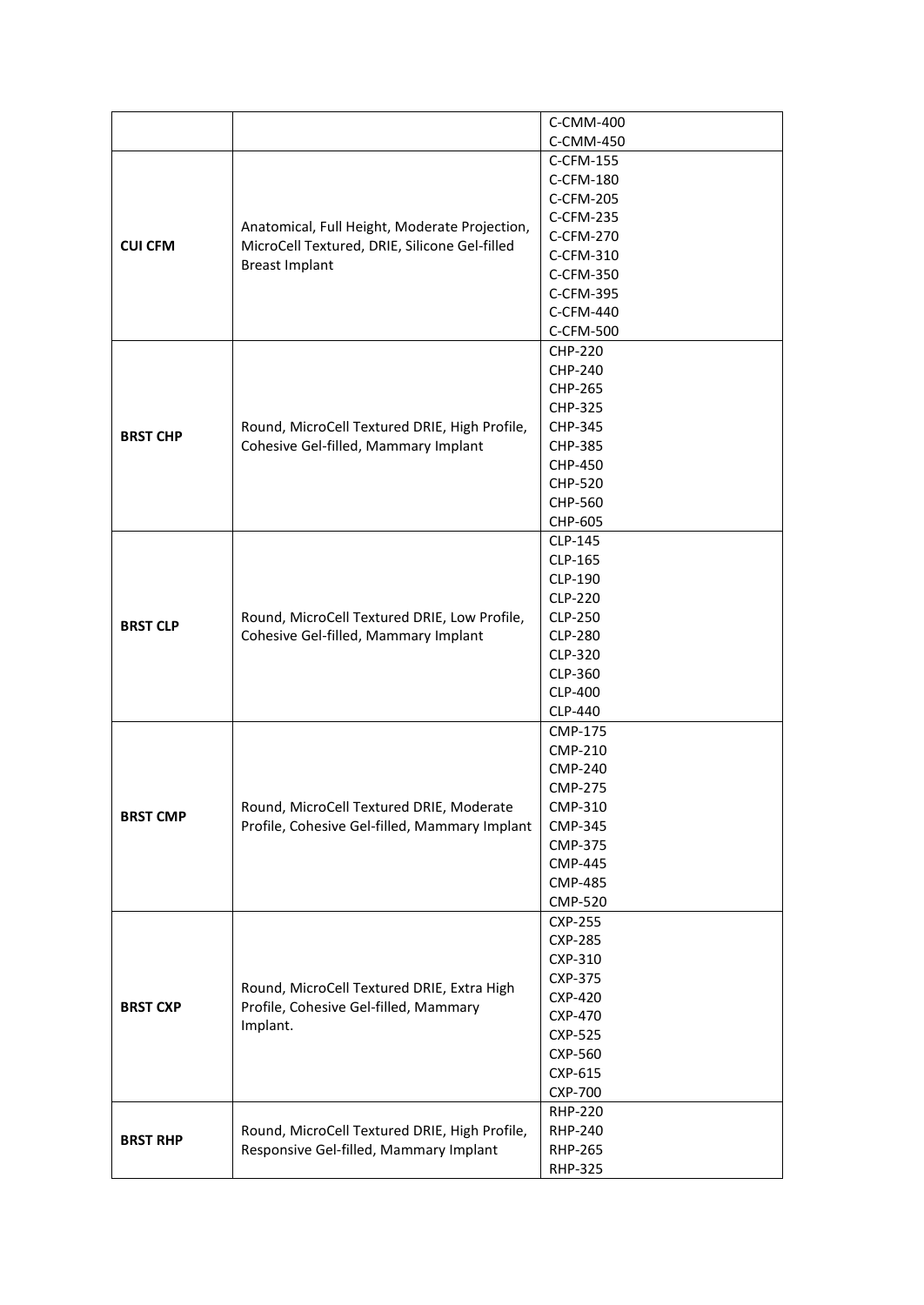|                     |                                              | <b>RHP-345</b> |
|---------------------|----------------------------------------------|----------------|
|                     |                                              | <b>RHP-385</b> |
|                     |                                              |                |
|                     |                                              | <b>RHP-450</b> |
|                     |                                              | <b>RHP-520</b> |
|                     |                                              | RHP-560        |
|                     |                                              | <b>RHP-605</b> |
|                     |                                              | <b>RLP-145</b> |
|                     |                                              | <b>RLP-165</b> |
|                     |                                              | <b>RLP-190</b> |
|                     |                                              | <b>RLP-220</b> |
| <b>BRST RLP</b>     | Round, MicroCell Textured DRIE, Low Profile, | <b>RLP-250</b> |
|                     | Responsive Gel-filled, Mammary Implant       | <b>RLP-280</b> |
|                     |                                              | <b>RLP-320</b> |
|                     |                                              | <b>RLP-360</b> |
|                     |                                              | <b>RLP-400</b> |
|                     |                                              | <b>RLP-440</b> |
|                     |                                              | <b>RMP-175</b> |
|                     |                                              | <b>RMP-210</b> |
|                     |                                              | RMP-240        |
|                     |                                              | <b>RMP-275</b> |
|                     | Round, MicroCell Textured DRIE, Moderate     | RMP-310        |
| <b>BRST RMP</b>     | Profile, Responsive Gel-filled, Mammary      | <b>RMP-345</b> |
|                     | Implant                                      | <b>RMP-375</b> |
|                     |                                              | <b>RMP-445</b> |
|                     |                                              | <b>RMP-485</b> |
|                     |                                              | <b>RMP-520</b> |
|                     |                                              | N-27-150231    |
| Natrelle 150        | BioDIMENSIONAL Silicone Gel with Adjustable  |                |
| <b>Full Height</b>  | Saline-Fill Inner Lumen Expandable Breast    | N-27-150281    |
|                     | Implant, Mini Remote Port, BIOCELL Textured  | N-27-150351    |
|                     | Shell, INTRASHIEL Barrier Shell, Anatomical  | N-27-150431    |
|                     | Shape                                        | N-27-150521    |
|                     |                                              | N-27-150621    |
|                     |                                              | N-27-150721    |
| Natrelle 150        | BioDIMENSIONAL Silicone Gel with Adjustable  | N-27-150136    |
| <b>Short Height</b> | Saline-Fill Inner Lumen Expandable Breast    | N-27-150166    |
|                     | Implant, Mini Remote Port, BIOCELL Textured  | N-27-150236    |
|                     | Shell, INTRASHIEL Barrier Shell, Anatomical  | N-27-150296    |
|                     | Shape                                        | N-27-150386    |
|                     |                                              | N-27-150496    |
|                     |                                              | N-27-150626    |
| <b>CUI XML</b>      | Round Expandable, MicroCell Textured Shell,  | C-XML-180      |
|                     | DRIE, Low Profile Breast Implant             | C-XML-240      |
|                     |                                              | C-XML-300      |
|                     |                                              | C-XML-360      |
|                     |                                              | C-XML-420      |
|                     |                                              | C-XML-510      |
|                     |                                              | C-XML-600      |
|                     |                                              | C-XML-700      |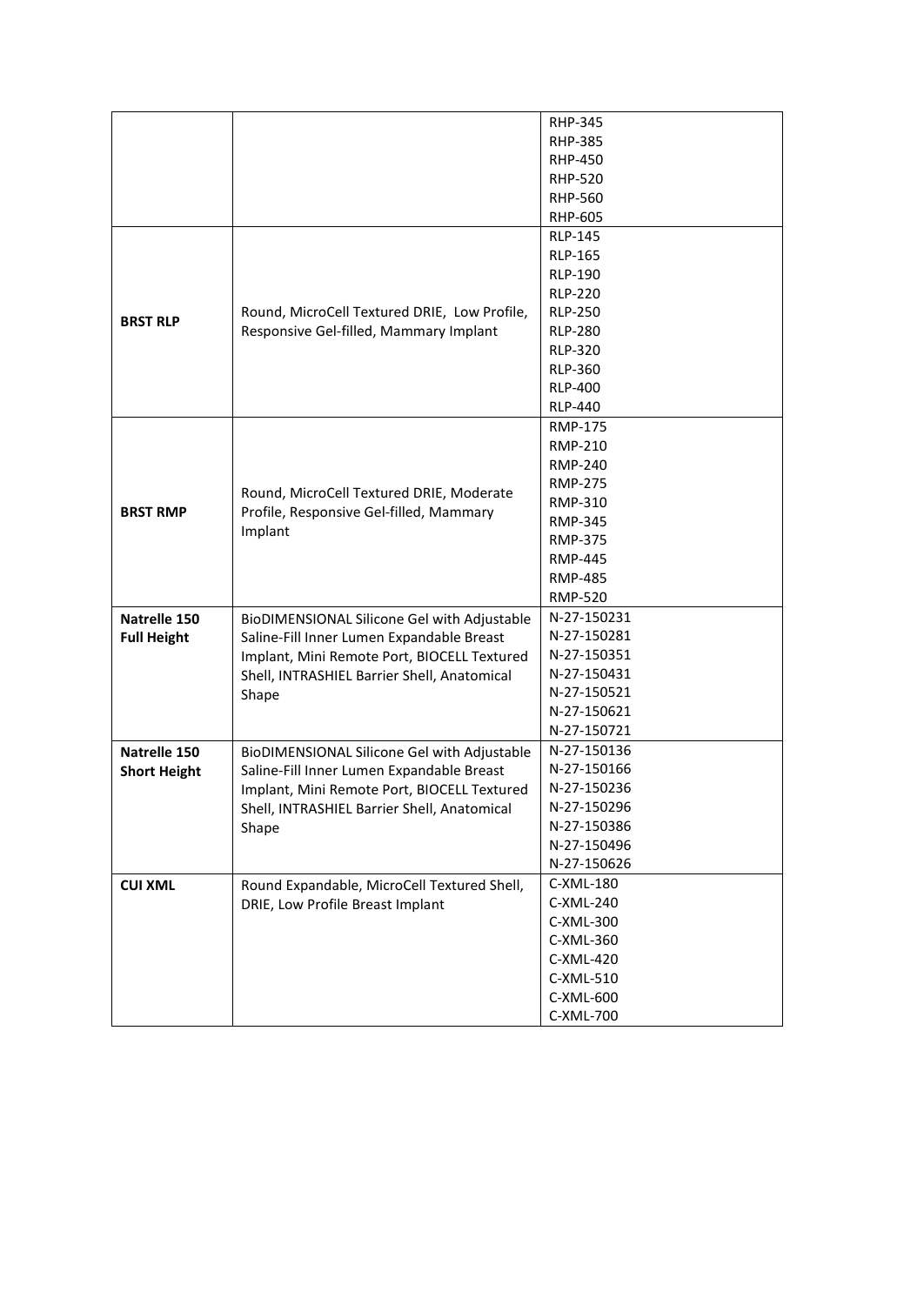| Natrelle <sup>™</sup> 168 | BIOCELL™, Textured, Saline-Filled Breast      | N-27-168121                  |
|---------------------------|-----------------------------------------------|------------------------------|
|                           | Implant, Anterior Diaphragm Valve, RTV Shell, | N-27-168151                  |
|                           | Round, Moderate Profile.                      | N-27-168181                  |
|                           |                                               | N-27-168211                  |
|                           |                                               | N-27-168241                  |
|                           |                                               | N-27-168271                  |
|                           |                                               |                              |
|                           |                                               | N-27-168301                  |
|                           |                                               | N-27-168331                  |
|                           |                                               | N-27-168361                  |
|                           |                                               | N-27-168391                  |
|                           |                                               | N-27-168421                  |
|                           |                                               | N-27-168451                  |
|                           |                                               | N-27-168481                  |
|                           |                                               | N-27-168511                  |
| Natrelle ™ 363            | BioDIMENSIONAL™, Saline-Filled Breast         | N-27-363231                  |
|                           | Implant, Anterior Diaphragm Valve,            | N-27-363311                  |
|                           | BIOCELL™ Textured RTV Shell, Short Height,    | N-27-363391                  |
|                           | Anatomical Shape.                             | N-27-363511                  |
|                           |                                               | N-27-363651                  |
| Natrelle™ 468             | BioDIMENSIONAL™, Saline-Filled Breast         | N-27-468196                  |
|                           | Implant, Anterior Diaphragm Valve,            | N-27-468231                  |
|                           | BIOCELL™ Textured RTV Shell, Anatomical       | N-27-468271                  |
|                           | Shape.                                        | N-27-468301                  |
|                           |                                               | N-27-468351                  |
|                           |                                               | N-27-468381                  |
|                           |                                               | N-27-468451                  |
|                           |                                               | N-27-468496                  |
|                           |                                               | N-27-468561                  |
|                           |                                               | N-27-468621                  |
|                           |                                               |                              |
| <b>CUI RTT</b>            | MicroCell™ RTV Textured, Saline-Filled Breast | C-RTT-2090                   |
|                           | Implant, Anterior Diaphragm Valve, Round.     | C-RTT-2120                   |
|                           |                                               | C-RTT-2150                   |
|                           |                                               | C-RTT-2180                   |
|                           |                                               | C-RTT-2210                   |
|                           |                                               | C-RTT-2240                   |
|                           |                                               | C-RTT-2270                   |
|                           |                                               | C-RTT-2300                   |
|                           |                                               | C-RTT-2330                   |
|                           |                                               | C-RTT-2360                   |
|                           |                                               |                              |
|                           |                                               | C-RTT-2390                   |
|                           |                                               | C-RTT-2420                   |
|                           |                                               | C-RTT-2450                   |
|                           |                                               | C-RTT-2480                   |
|                           |                                               | C-RTT-2510                   |
| Natrelle 133FV            | <b>BioDIMENSIONAL Anatomical Tissue</b>       | N-67-133FV11                 |
|                           | Expander for 2-stage breast reconstruction    | N-67-133FV12                 |
|                           | with BIOCELL™ Textured shell and MAGNA-       | N-67-133FV13                 |
|                           |                                               | N-67-133FV14                 |
|                           | SITE™ Integral Injection Site, Full Height,   | N-67-133FV15                 |
|                           | Variable Projection                           |                              |
|                           |                                               | N-67-133FV16                 |
| Natrelle 133MV            | <b>BioDIMENSIONAL Anatomical Tissue</b>       | N-67-133MV11                 |
|                           | Expander for 2-stage breast reconstruction    | N-67-133MV12                 |
|                           | with BIOCELL Textured shell and MAGNA-SITE    | N-67-133MV13                 |
|                           | Integral Injection Site, Moderate Height,     | N-67-133MV14                 |
|                           | Variable Projection                           | N-67-133MV15<br>N-67-133MV16 |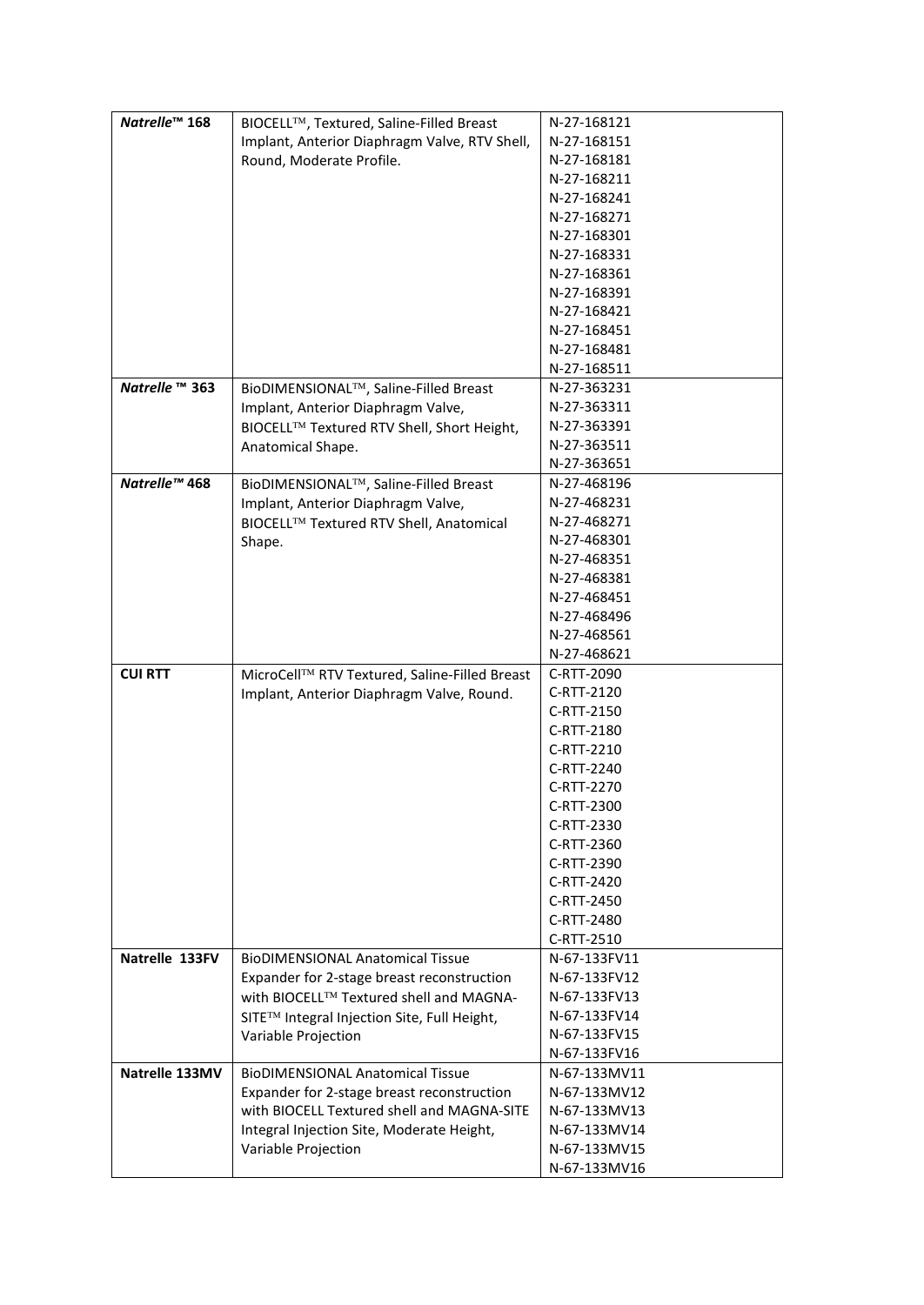| Natrelle 133LV  | <b>BioDIMENSIONAL Croissant Shaped Tissue</b>   | N-67-133LV11   |
|-----------------|-------------------------------------------------|----------------|
|                 | Expander for 2-stage breast reconstruction      | N-67-133LV12   |
|                 | with BIOCELL Textured shell and MAGNA-SITE      | N-67-133LV13   |
|                 | Integral Injection Site, Low Height, Variable   | N-67-133LV14   |
|                 | Projection                                      | N-67-133LV15   |
|                 |                                                 | N-67-133LV16   |
|                 |                                                 |                |
| Natrelle 133FX  | <b>BioDIMENSIONAL Anatomical Tissue</b>         | N-67-133FX11   |
|                 | Expander for 2-stage breast reconstruction      | N-67-133FX12   |
|                 | with BIOCELL Textured shell and MAGNA-SITE      | N-67-133FX13   |
|                 | Integral Injection Site, Full Height, Variable  | N-67-133FX14   |
|                 | (extra full) Projection                         | N-67-133FX15   |
|                 |                                                 | N-67-133FX16   |
| Natrelle 133MX  | <b>BioDIMENSIONAL Anatomical Tissue</b>         | N-67-133MX11   |
|                 | Expander for 2-stage breast reconstruction      | N-67-133MX12   |
|                 | with BIOCELL Textured shell and MAGNA-          | N-67-133MX13   |
|                 | SITE™ Integral Injection Site, Moderate         | N-67-133MX14   |
|                 | Height, Variable (extra full) Projection        | N-67-133MX15   |
|                 |                                                 | N-67-133MX16   |
| Natrelle 133SX  | <b>BioDIMENSIONAL Anatomical Tissue</b>         | N-67-133SX11   |
|                 | Expander for 2-stage breast reconstruction      | N-67-133SX12   |
|                 | with BIOCELL Textured shell and MAGNA-SITE      | N-67-133SX13   |
|                 | Integral Injection Site, Short Height, Variable | N-67-133SX14   |
|                 | (extra full) Projection                         | N-67-133SX15   |
|                 |                                                 | N-67-133SX16   |
| Natrelle 133SV  | <b>BioDIMENSIONAL Semi Circular Tissue</b>      | N-67-133SV11   |
|                 | Expander for 2-stage breast reconstruction      | N-67-133SV12   |
|                 | with BIOCELL Textured shell and MAGNA-SITE      | N-67-133SV13   |
|                 | Integral Injection Site, Short Height, Variable | N-67-133SV14   |
|                 | Projection                                      | N-67-133SV15   |
|                 |                                                 | N-67-133SV16   |
| <b>Natrelle</b> | <b>BioDIMENSIONAL Anatomical Tissue</b>         | N-67-T-133FV11 |
| <b>T-133FV</b>  | Expander for 2-stage breast reconstruction      | N-67-T-133FV12 |
|                 | with Suture Tabs, BIOCELL Textured shell,       | N-67-T-133FV13 |
|                 | MAGNA-SITE Integral Injection Site, Full        | N-67-T-133FV14 |
|                 |                                                 | N-67-T-133FV15 |
|                 | Height, Variable Projection                     |                |
|                 |                                                 | N-67-T-133FV16 |
| <b>Natrelle</b> | <b>BioDIMENSIONAL Anatomical Tissue</b>         | N-67-T-133MV11 |
| T-133MV         | Expander for 2-stage breast reconstruction      | N-67-T-133MV12 |
|                 | with Suture Tabs, BIOCELL Textured shell and    | N-67-T-133MV13 |
|                 | MAGNA-SITE Integral Injection Site, Moderate    | N-67-T-133MV14 |
|                 | Height, Variable Projection                     | N-67-T-133MV15 |
|                 |                                                 | N-67-T-133MV16 |
| <b>Natrelle</b> | <b>BioDIMENSIONAL Croissant Shaped Tissue</b>   | N-67-T-133LV11 |
| T-133LV         | Expander for 2-stage breast reconstruction      | N-67-T-133LV12 |
|                 | with Suture Tabs, BIOCELL Textured shell and    | N-67-T-133LV13 |
|                 | MAGNA-SITE Integral Injection Site, Low         | N-67-T-133LV14 |
|                 | Height, Variable Projection                     | N-67-T-133LV15 |
|                 |                                                 | N-67-T-133LV16 |
| <b>Natrelle</b> | <b>BioDIMENSIONAL Anatomical Tissue</b>         | N-67-T-133FX11 |
| <b>T-133FX</b>  | Expander for 2-stage breast reconstruction      | N-67-T-133FX12 |
|                 | with Suture Tabs, BIOCELL Textured shell and    | N-67-T-133FX13 |
|                 | MAGNA-SITE Integral Injection Site, Full        | N-67-T-133FX14 |
|                 | Height, Variable (extra full) Projection        | N-67-T-133FX15 |
|                 |                                                 | N-67-T-133FX16 |
| <b>Natrelle</b> | <b>BioDIMENSIONAL Anatomical Tissue</b>         | N-67-T-133MX11 |
| T-133MX         | Expander for 2-stage breast reconstruction      | N-67-T-133MX12 |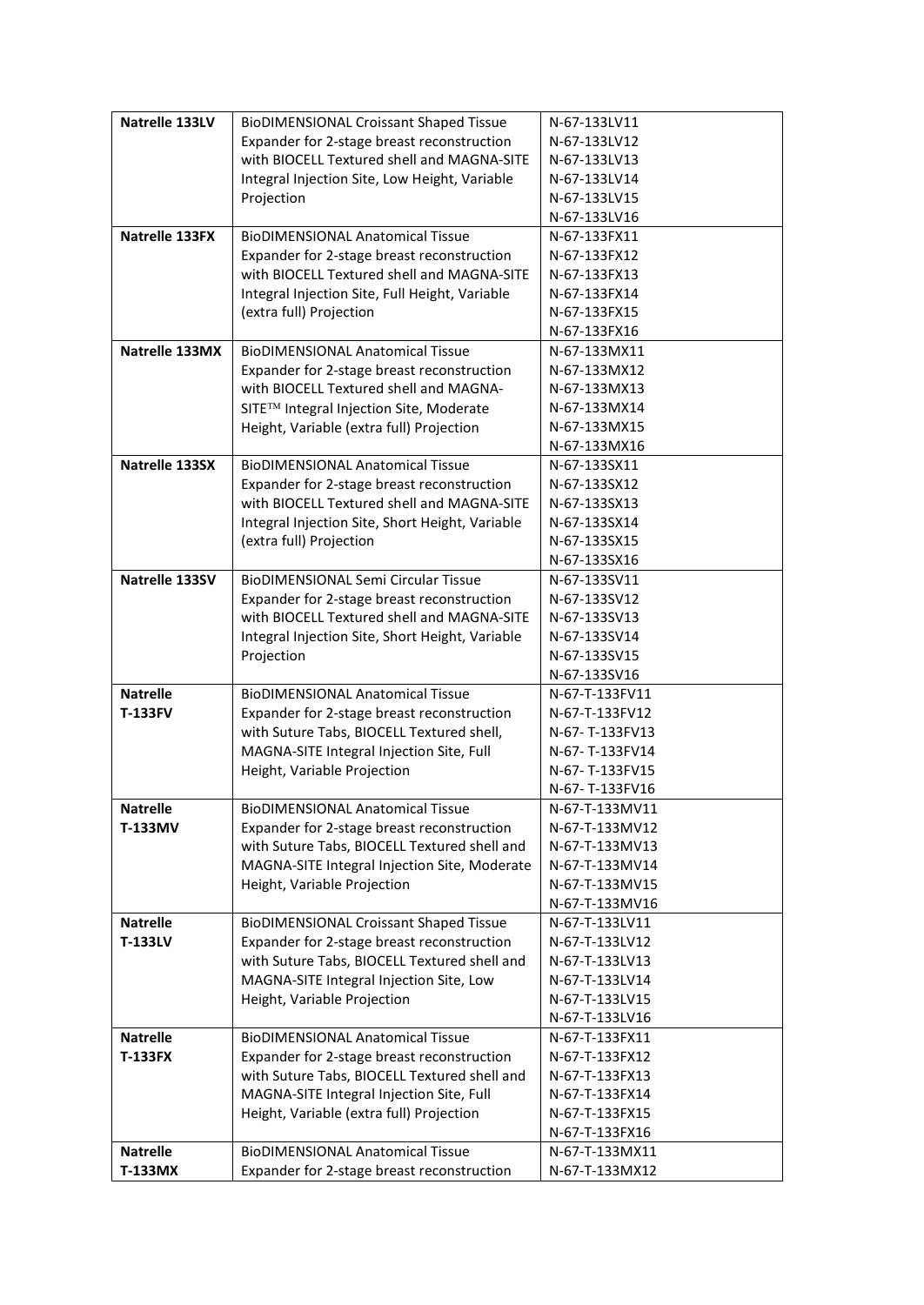|                            | with Suture Tabs, BIOCELL Textured shell and                                          | N-67-T-133MX13                       |
|----------------------------|---------------------------------------------------------------------------------------|--------------------------------------|
|                            | MAGNA-SITE Integral Injection Site, Moderate                                          | N-67-T-133MX14                       |
|                            | Height, Variable (extra full) Projection                                              | N-67-T-133MX15                       |
|                            |                                                                                       | N-67-T-133MX16                       |
| <b>Natrelle</b>            | <b>BioDIMENSIONAL Anatomical Tissue</b>                                               | N-67-T-133SX11                       |
| <b>T-133SX</b>             | Expander for 2-stage breast reconstruction                                            | N-67-T-133SX12                       |
|                            | with Suture Tabs, BIOCELL Textured shell and                                          | N-67-T-133SX13                       |
|                            | MAGNA-SITE Integral Injection Site, Short                                             | N-67-T-133SX14                       |
|                            | Height, Variable (extra full) Projection                                              | N-67-T-133SX15                       |
|                            |                                                                                       | N-67-T-133SX16                       |
| <b>Natrelle</b>            | <b>BioDIMENSIONAL Semi Circular Tissue</b>                                            | N-67-T-133SV11                       |
| <b>T-133SV</b>             | Expander for 2-stage breast reconstruction                                            | N-67-T-133SV12                       |
|                            | with Suture Tabs, BIOCELL Textured shell and                                          | N-67-T-133SV13                       |
|                            | MAGNA-SITE Integral Injection Site, Short                                             | N-67-T-133SV14                       |
|                            | Height, Variable Projection                                                           | N-67-T-133SV15                       |
|                            |                                                                                       | N-67-T-133SV16                       |
| Natrelle <sup>™</sup> Plus | BioDIMENSIONAL <sup>™</sup> Anatomical Tissue                                         | N-67-T-133P-FV11                     |
| 133P-FV                    | Expander for 2-stage breast reconstruction                                            | N-67-T-133P-FV12                     |
|                            | with BIOCELL™ Textured shell and MAGNA-                                               | N-67-T-133P-FV13                     |
|                            | SITE™ Integral Injection Site, Full Height,                                           | N-67-T-133P-FV14                     |
|                            |                                                                                       | N-67-T-133P-FV15                     |
|                            | Variable Projection                                                                   | N-67-T-133P-FV16                     |
| Natrelle <sup>™</sup> Plus | BioDIMENSIONAL™ Anatomical Tissue                                                     | N-67-T-133P-MV11                     |
| 133P-MV                    | Expander for 2-stage breast reconstruction                                            | N-67-T-133P-MV12                     |
|                            | with BIOCELL™ Textured shell and MAGNA-                                               | N-67-T-133P-MV13                     |
|                            | SITE™ Integral Injection Site, Moderate                                               | N-67-T-133P-MV14                     |
|                            |                                                                                       | N-67-T-133P-MV15                     |
|                            | Height, Variable Projection                                                           | N-67-T-133P-MV16                     |
| Natrelle <sup>™</sup> Plus | BioDIMENSIONAL™ Croissant Shaped Tissue                                               | N-67-T-133P-LV11                     |
|                            |                                                                                       |                                      |
|                            |                                                                                       |                                      |
| 133P-LV                    | Expander for 2-stage breast reconstruction                                            | N-67-T-133P-LV12                     |
|                            | with BIOCELL™ Textured shell and MAGNA-                                               | N-67-T-133P-LV13                     |
|                            | SITE™ Integral Injection Site, Low Height,                                            | N-67-T-133P-LV14                     |
|                            | Variable Projection                                                                   | N-67-T-133P-LV15                     |
|                            |                                                                                       | N-67-T-133P-LV16                     |
| Natrelle <sup>™</sup> Plus | BioDIMENSIONAL™ Anatomical Tissue                                                     | N-67-T-133P-FX11                     |
| 133P-FX                    | Expander for 2-stage breast reconstruction                                            | N-67-T-133P-FX12                     |
|                            | with BIOCELL™ Textured shell and MAGNA-                                               | N-67-T-133P-FX13<br>N-67-T-133P-FX14 |
|                            | SITE™ Integral Injection Site, Full Height,                                           |                                      |
|                            | Variable (extra full) Projection                                                      | N-67-T-133P-FX15                     |
| Natrelle™ Plus             |                                                                                       | N-67-T-133P-FX16<br>N-67-T-133P-MX11 |
| 133P-MX                    | BioDIMENSIONAL™ Anatomical Tissue                                                     | N-67-T-133P-MX12                     |
|                            | Expander for 2-stage breast reconstruction                                            | N-67-T-133P-MX13                     |
|                            | with BIOCELL™ Textured shell and MAGNA-                                               | N-67-T-133P-MX14                     |
|                            | SITE™ Integral Injection Site, Moderate                                               | N-67-T-133P-MX15                     |
|                            | Height, Variable (extra full) Projection                                              | N-67-T-133P-MX16                     |
| Natrelle <sup>™</sup> Plus | BioDIMENSIONAL™ Anatomical Tissue                                                     | N-67-T-133P-SX11                     |
| 133P-SX                    |                                                                                       | N-67-T-133P-SX12                     |
|                            | Expander for 2-stage breast reconstruction<br>with BIOCELL™ Textured shell and MAGNA- | N-67-T-133P-SX13                     |
|                            |                                                                                       | N-67-T-133P-SX14                     |
|                            | SITE™ Integral Injection Site, Short Height,                                          | N-67-T-133P-SX15                     |
|                            | Variable (extra full) Projection                                                      | N-67-T-133P-SX16                     |
| Natrelle <sup>™</sup> Plus | BioDIMENSIONAL™ Semi Circular Tissue                                                  | N-67-T-133P-SV11                     |
| 133P-SV                    |                                                                                       | N-67-T-133P-SV12                     |
|                            | Expander for 2-stage breast reconstruction<br>with BIOCELL™ Textured shell and MAGNA- | N-67-T-133P-SV13                     |